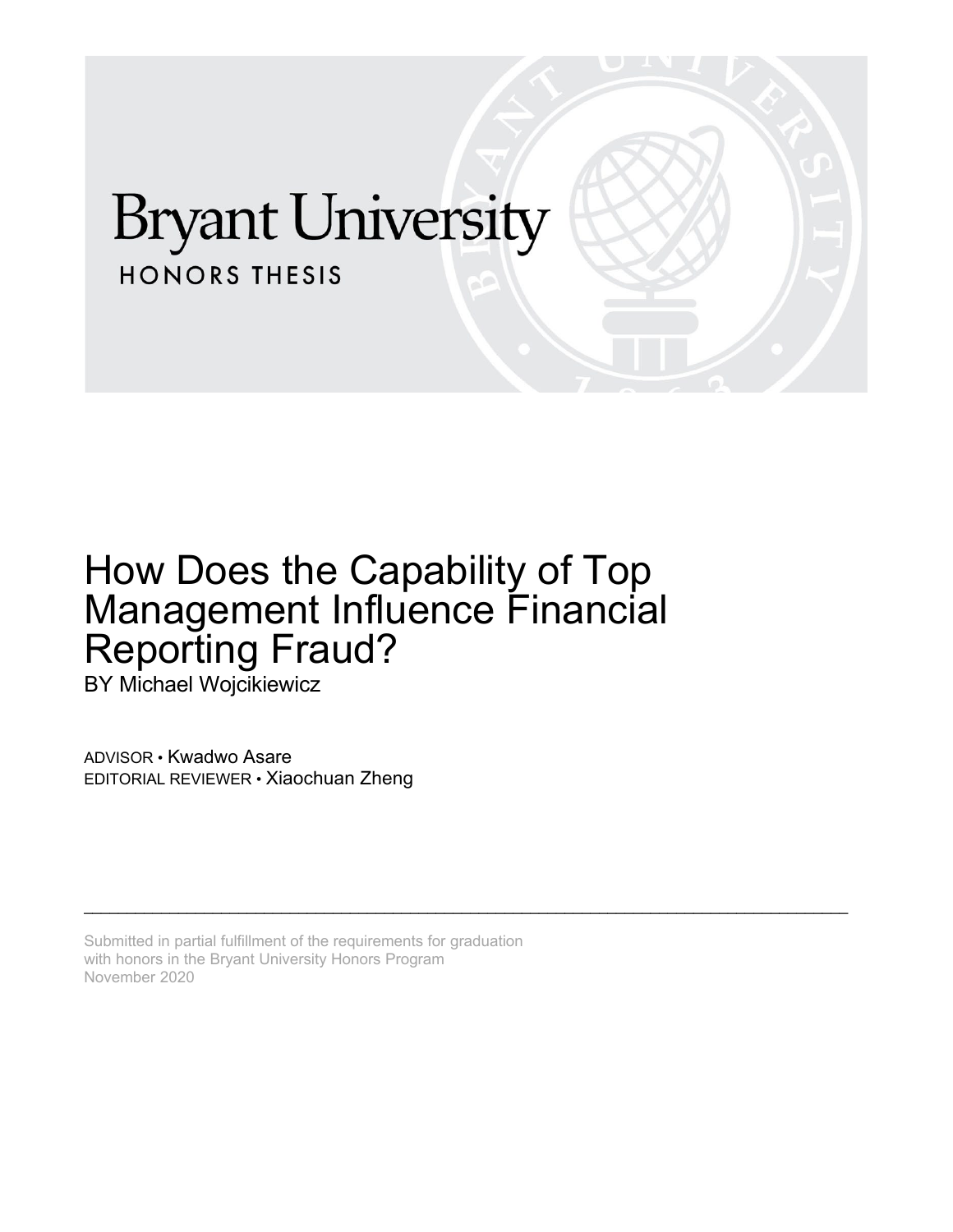## **Table of Contents**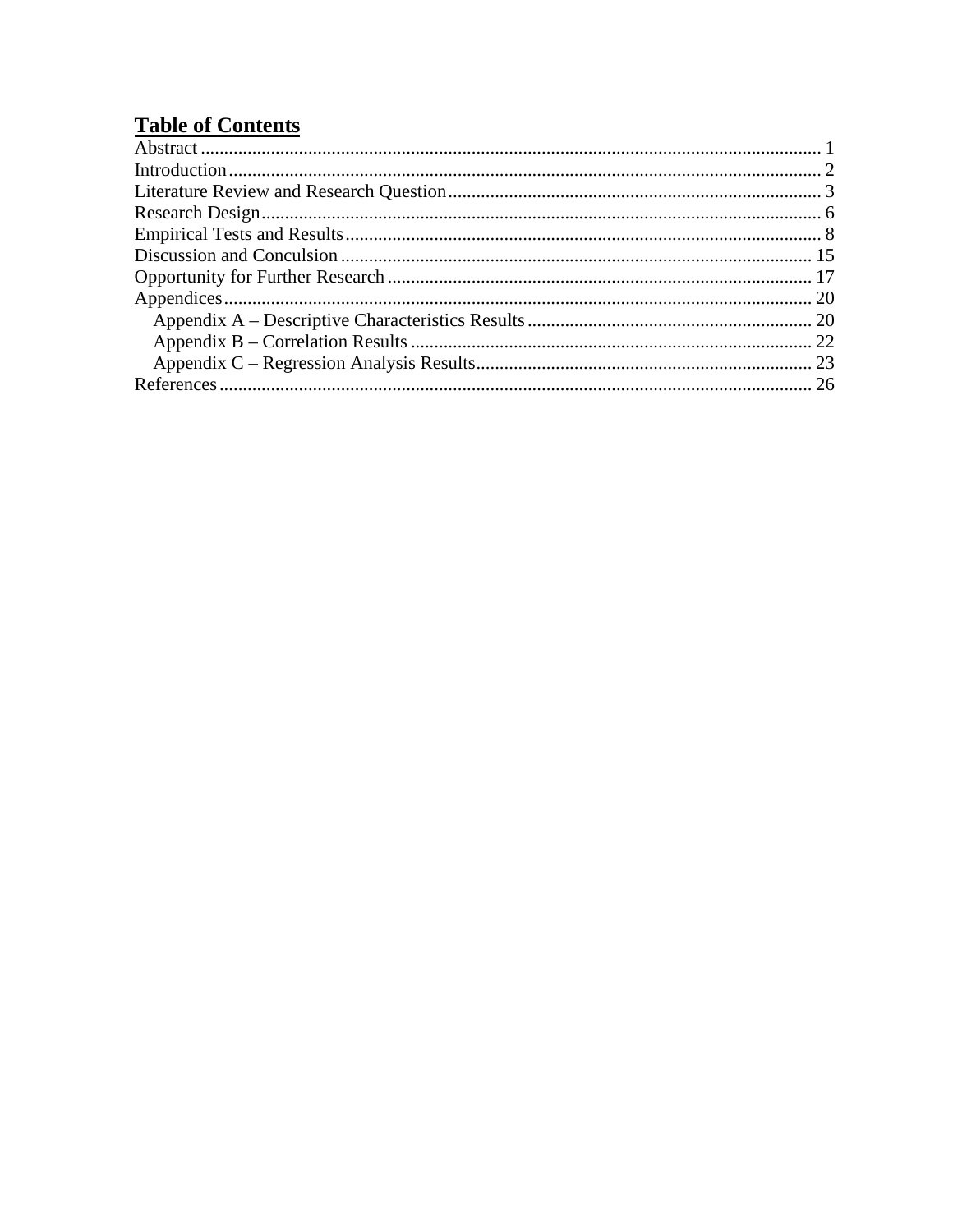#### <span id="page-2-0"></span>**ABSTRACT**

This study examines the attributes which capture the capability of a perpetrator to engage in financial reporting fraud. Fraudulent financial reporting can be devastating for a company and its employees. Capability includes such measures as the person's position and the function in which they work. The study reveals how capability influences the occurrence of fraud, the amount of the fraud, and whether capability interacts with concealing the fraud from an audit. The results of the thesis should assist fraud professionals, investors, and regulators as well as stakeholders of corporations by examining publicly available data and highlighting characteristics that can contribute to fraud.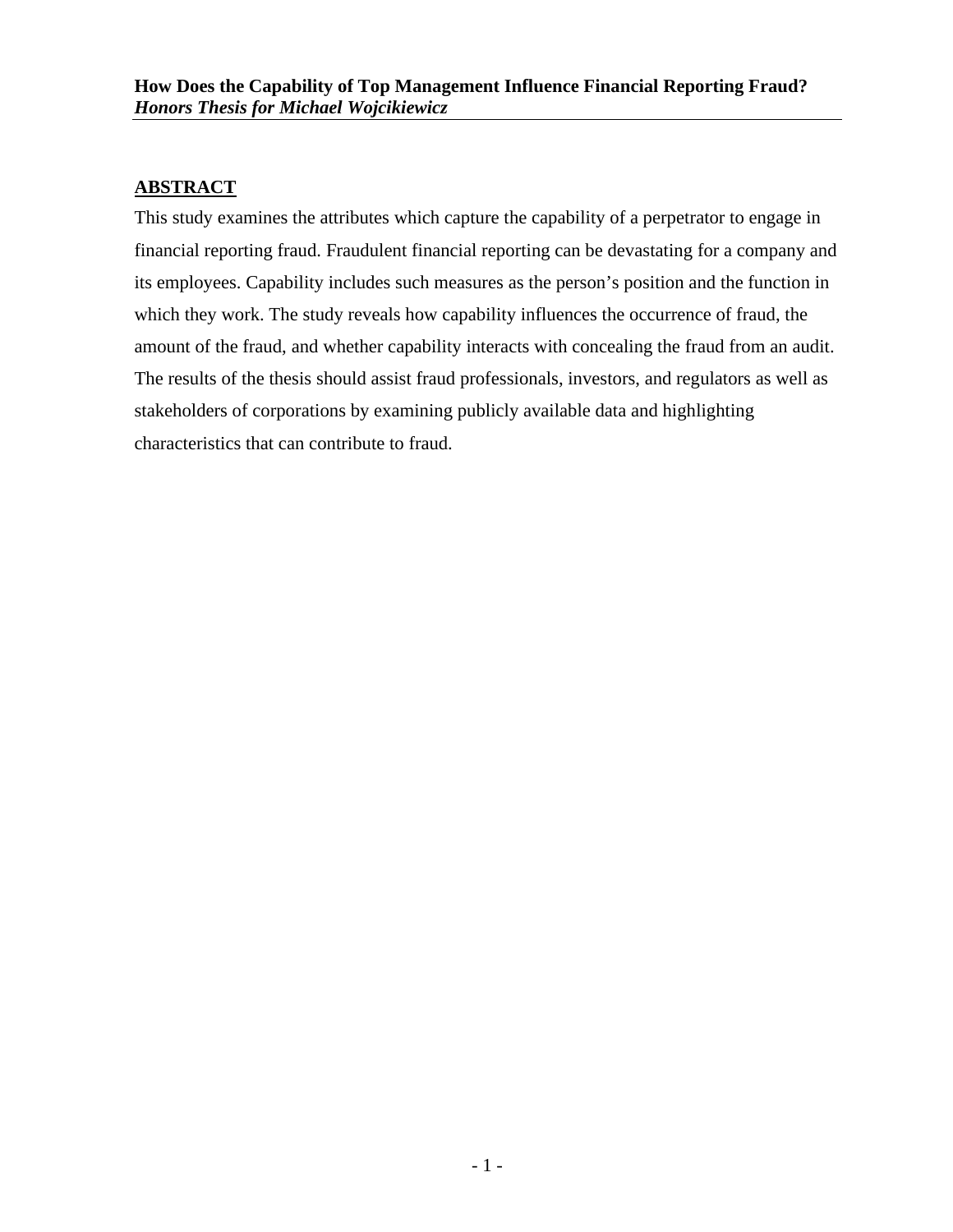#### <span id="page-3-0"></span>**INTRODUCTION**

During the past few years, there has been substantial growth in the volume of literature related to fraud, with new insights revealed on the topic of fraudulent financial reporting. A 2008 study conducted on financial reporting fraud discovered that people in top management positions tend to have active involvement with the fraudulent act (Carcello et al. 2008). Additionally, another study conducted nine years earlier in 1999, revealed that firms involved in fraudulent financial reporting often have weak governance, such as an audit committee that only meets once a year or a deficiency in accounting as well as finance expertise (Beasley, et al. 1999). More research published on financial reporting fraud discovered that the most common account associated with fraudulent financial reporting is revenue manipulation (Asare and Wojcikiewicz 2020).

Previous literature on fraudulent financial reporting is very wide ranging. However, there is a large amount of detail on financial reporting fraud that remains to be investigated including the personal characteristics of individuals involved with fraudulent financial reporting. The individual who commits fraudulent financial reporting can be referred to as a fraud perpetrator. There is definitely a gap in the research when it comes to studying the characteristics of fraud perpetrators, and this void possibly is what led to a study in 2015, which found that CEO's who are narcissistic are more likely to be associated with fraud (Davidson et al. 2015). Another study, conducted in 2004, appears to argue that capability could be applied to the fraud triangle and actually should be considered a fourth element to the triangle's original three. The three dimensions of the well-publicized fraud triangle are opportunity, incentive, and rationalization. When these three items are present and surround the perpetrator, they help enable fraud. A 2004 study assesses whether the capability of those involved in committing fraud, could help separate companies that have a history of fraud occurring within their environment, from other firms that have no prior history of fraud (Wolfe et al. 2004). Capability includes such measures as the person's position and the function in which they work. This paper also evaluates whether personal capability interacts with certain attributes such as the duration of a fraud case, the amount of fraud, and whether the fraud committed was concealed from an internal audit.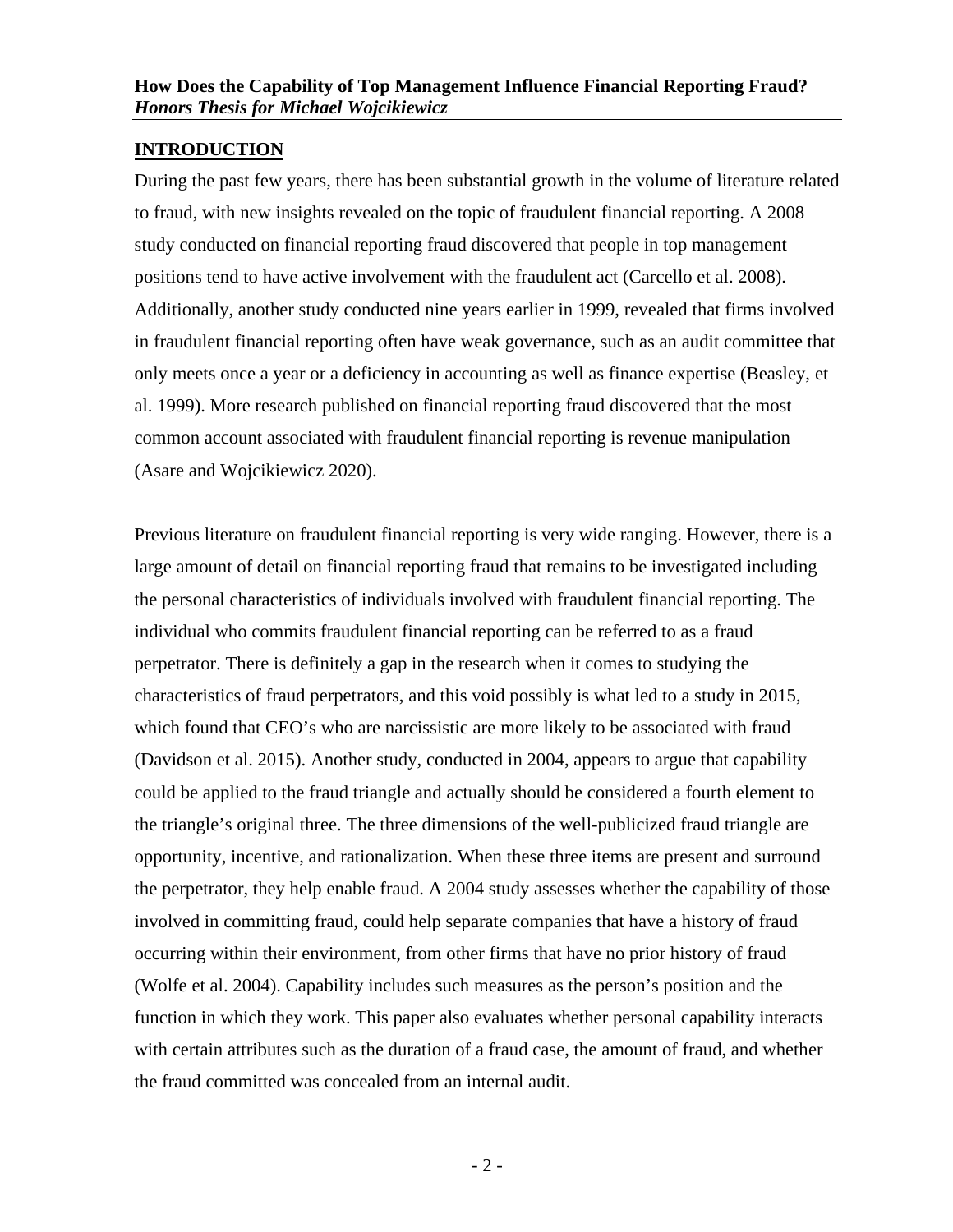The conclusions and results from this thesis should help those who are members of the fraud prevention and detection community as well as inform stakeholders of various characteristics that may be present in a fraud case. The study conducted during this thesis showcases how certain publicly available measures of capability can be used to better understand financial reporting fraud and ultimately deter and detect fraud as well as improve investors' and regulators' ability to evaluate the quality of a company's financial reporting (Asare and Wojcikiewicz 2020).

#### <span id="page-4-0"></span>**LITERATURE REVIEW AND RESEARCH QUESTION**

In the most basic view, the concept of fraud has been defined as any and all means a person uses to gain an unfair advantage over another person (Romney 2018). There are several different types of fraud, however, this thesis is focused on fraudulent financial reporting. Fraudulent financial reporting can consist of acts such as intentional or reckless conduct, whether by an act or omission to act that results in materially misleading financial statements (Romney 2018). There are several different reasons why fraudulent financial reporting may occur within an organization.

The current literature published in the area of forensic accounting allows for the examination of fraud by investigating a vast range of human characteristics associated with financial reporting fraud. A study conducted in 2006, found that there is a positive association between equity incentives for those within top management and financial reporting fraud, as well as a temporal increase in equity incentives for periods prior to the fraud (Erickson et al. 2006). A follow up study conducted in 2019, revealed that the temporal increase in equity incentives for top management is much higher in firms that have a history of fraud occurring within their environment than firms that have no prior history of fraudulent acts, with the largest spread amongst the amount of equity incentives occurring in more recent years (Papakroni 2019).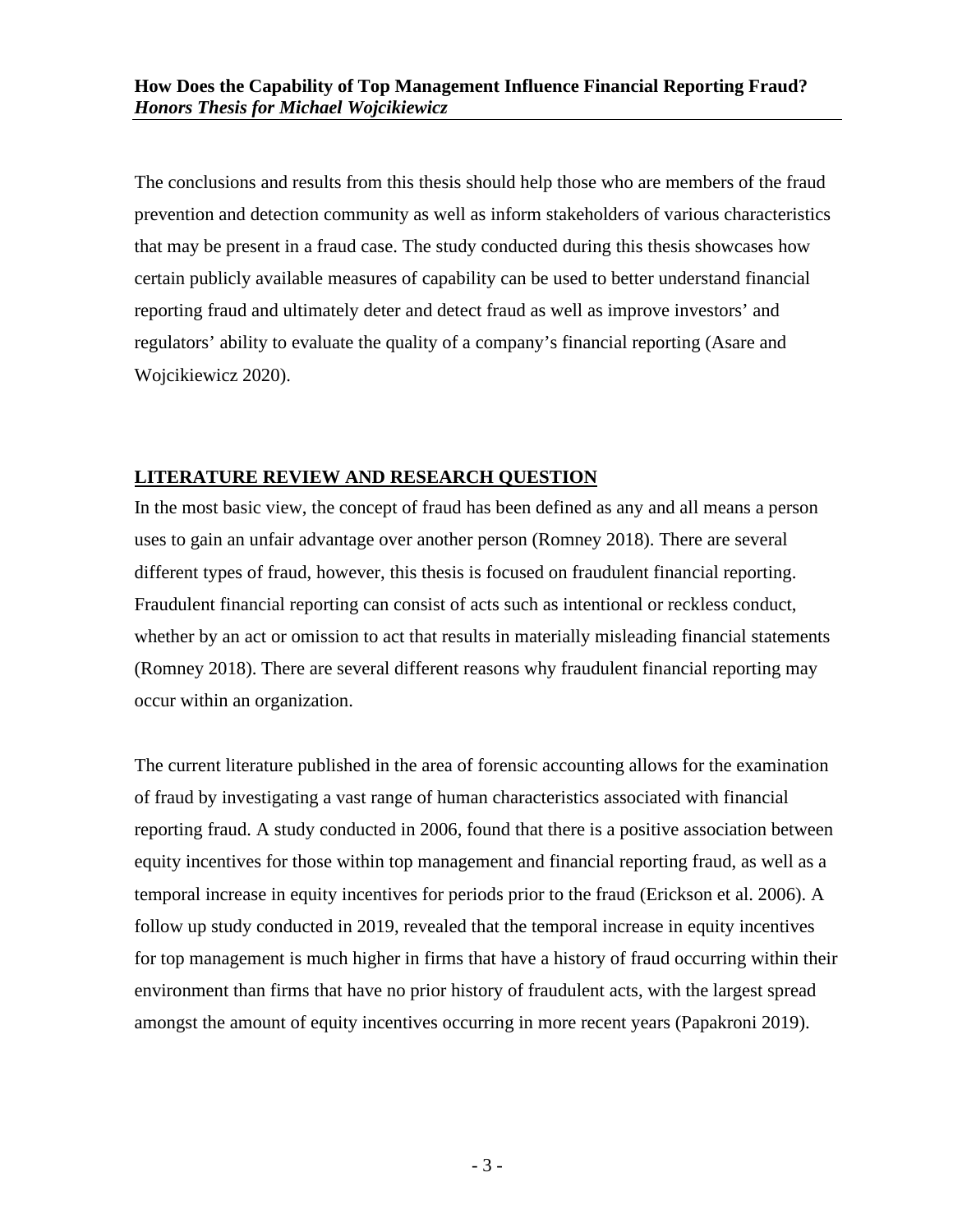Additional recent studies have attempted to link CEO narcissism to corporate performance and fraud. The challenge with these studies is how best to objectively capture the human attitude or characteristic of narcissism. Contrasting studies conducted in 2008 and 2009 respectively, found that over-confident CEOs have had a tendency to engage in more acquisitions, while the latter study observed that those CEOs who engaged in fraud were likely to have been underperforming compared to their counterparts within the industry (Malmendier et al. 2008-2009). A similar study conducted in 2015 concluded that executives who possessed the personality trait of narcissism are more likely to be associated with fraud (Davidson et al. 2015). The manner in which this particular study measured the human personality trait of narcissism included the physical area covered by the CEO's signature compared to the number of letters in his name, how often the CEO appears in the press, and other characteristics (Asare and Wojcikiewicz 2020). In general, the literature related to the business field identifies certain behavioral traits that are associated with how well a CEO performs in their position. The 2008 and 2009 study reveals that overconfident CEOs tend to engage in value-destroying acquisitions (Malmendier et al. 2008-2009). Another separate study showcases that an executive's overconfidence can be associated with greater risk taking and more frequent merger and acquisition activities (Cain et al. 2010). On the contrary to most studies referenced previously, the analysis in a 2011 study, discovered that it may not always be the case that all top managers involved in fraud were predestined to be fraudulent (Schrand et al. 2011). In fact, the study suggests that some financial reporting fraud cases begin as minimal attempts to slightly inflate earnings within GAAP, which then leads to overconfidence and results in subsequent downright fraud.

There have been other studies that must be highlighted as they examined the narcissistic personality trait that a CEO could possess and its impact on fraudulent financial reporting. The conclusions that resulted from a study completed in 2010, discovered that top management, as well as CEOs, influence the firm's voluntary accounting disclosures (Bamber et al. 2010). This is important because disclosures may become significant if there is the possibility of fraud actively occurring within the company (Asare and Wojcikiewicz 2020). A separate study conducted in 2010 revealed that individual managers play a significant role in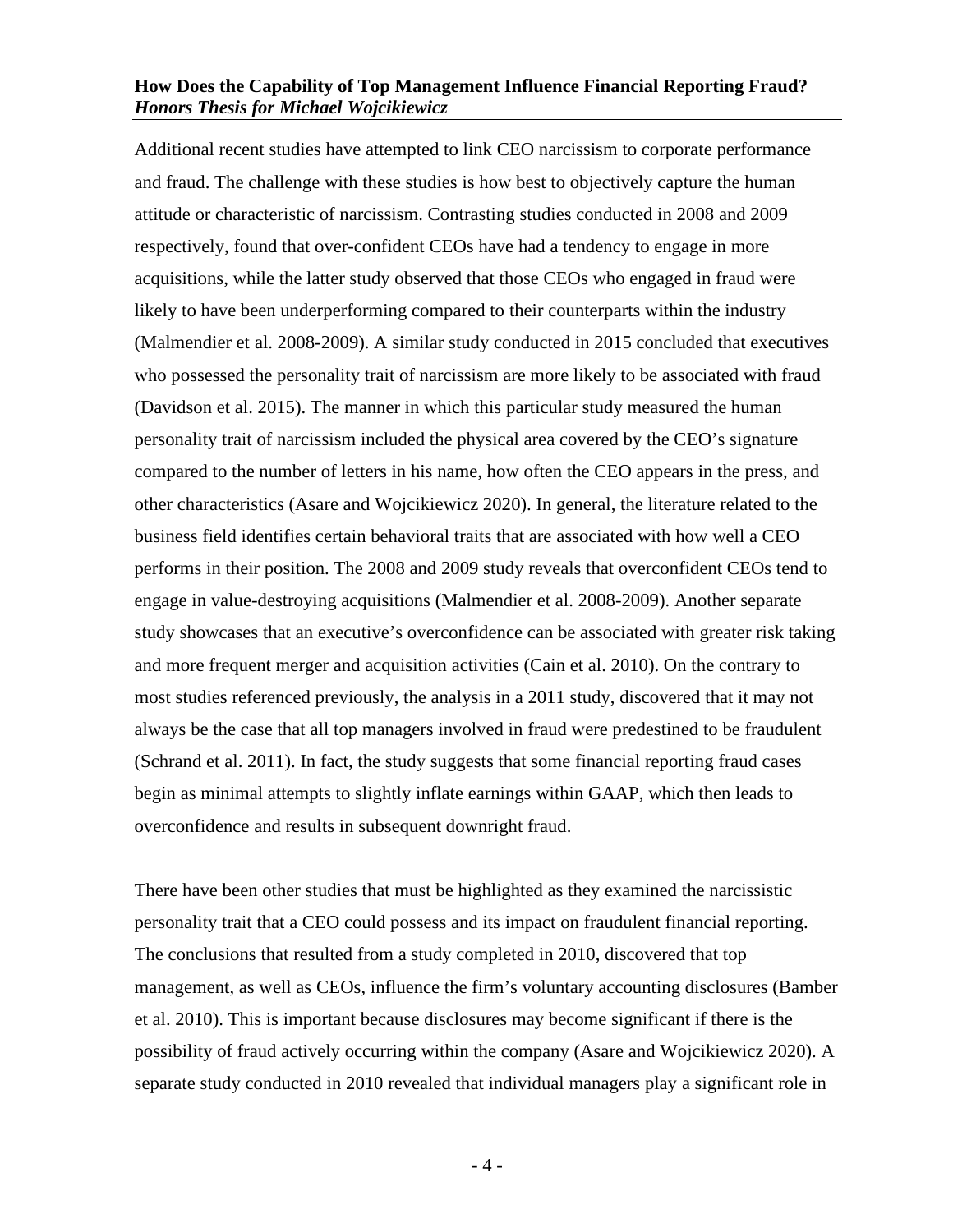corporate tax avoidance (Dyreng et al. 2010). Thus, it is apparent that the fraud literature suggests that individual traits are a contributing factor when it comes to successfully executing or engaging in fraudulent financial reporting.

In addition to research previously conducted on the trait of narcissism, there is also literature that addresses the possibility of an addition to the fraud triangle. The basis of the fraud triangle is that there are usually three conditions present when fraud occurs. The three conditions which serve as the elements of the fraud triangle include an opportunity, a pressure, and a rationalization. However, in a 2004 study, the attribute known as capability is offered as a potential addition to the fraud triangle as a fourth element (Wolfe et al. 2004). The characteristics included within capability can be used to comprehend the fraudulent financial reporting process. Capability is an important dimension of fraud as some prospective perpetrators likely do not carry out their plans due to a lack of capability, as many perpetrators capitalize on their own positions within the corporate landscape to commit fraud. Some of the elements of capability include position, education, and the corporate department that they work under, such as accounting, finance, or human resources (Asare and Wojcikiewicz 2020).

While there has been extensive research conducted on financial reporting fraud, the topic is very broad and there are additional areas within the topic that could be researched more heavily. This study contributes to the understanding of fraud by examining if and how positions that fraud perpetrators work in, interact with certain fraud attributes such as the duration of the fraud, the fraud dollar amount, and whether the fraud was concealed from the audit. This research explores whether individual capability impacts those different fraud attributes. By examining these aspects present in a fraud case, it will help the fraud detection and prevention community understand how capability influences financial reporting fraud. Using publicly accessible data to showcase aspects of a fraud perpetrator's capability should enable investors and regulators to have more substantial basis when they evaluate the quality of a firm's financial reporting as well as how different organizational positions effect fraud.

- 5 -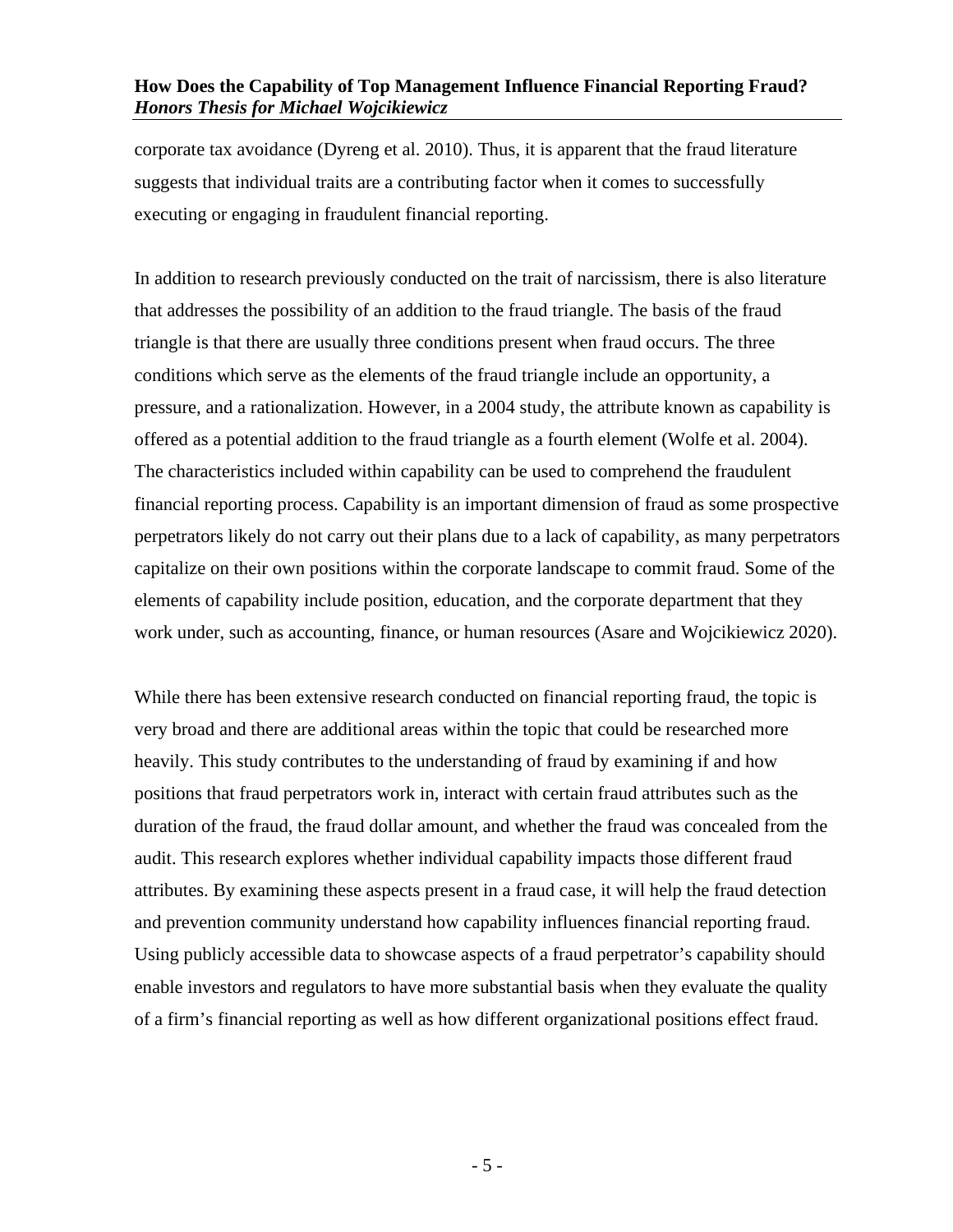#### <span id="page-7-0"></span>**RESEARCH DESIGN**

This study is conducted with data provided by the Association of Certified Fraud Examiners Research Institute. Specifically, the database that is used includes the Securities and Exchange Commission litigation database which contains approximately 882 cases of financial statement fraud that occurred during a time span of 1985 through 2014. Specifically, the ACFE's database contains a multitude of Accounting and Auditing Enforcement Releases from the Securities and Exchange Commission or "SEC". These releases and the data points out the different positions that each fraud perpetrator holds within the organization. The Securities and Exchange Commission, is arguably the main federal agency that is tasked with combating and handling cases of fraudulent financial reporting. Originally created in 1934 after Congress passed the Securities Exchange Act, the SEC has handled numerous corporate accounting fraud cases and has ensured that companies offering securities for sale to the public must tell the truth about their business, the securities they are selling, and the risks involved in investing in those securities. Often, the SEC imposes civil penalties for companies involved with fraudulent financial reporting. In addition to containing cases of financial statement fraud, the database also contains asset misappropriation cases, however this study focuses on fraudulent financial reporting, thus the misappropriation cases are filtered out from the data using Microsoft Excel's sort and filter function.

Within the database there are specific characteristics that are examined during the study, including the time period of the fraud, the dollar amount of the fraud, and binary variables ranging from the fraud perpetrators position within the firm, to the type of misstatement, and whether the fraud was concealed from the company's internal auditors. A binary variable is represented in the database with a value of 1 or 0. A 1 indicates that the variable is present and a 0 indicates that the variable is not present. For example, a value of 1 shown in the concealed from audit column, indicates that the particular case of fraud was concealed from the audit, and a value of 0 indicates that it was not concealed from the audit. Similarly, a value of 1 in the "FRF Perp-CEO/COO/Pres" column, indicates that for that particular case of fraud, the perpetrator held a position as either Chief Executive Officer, Chief Operating Officer, or President. If the value was 0 it would indicate that the particular case of fraud was not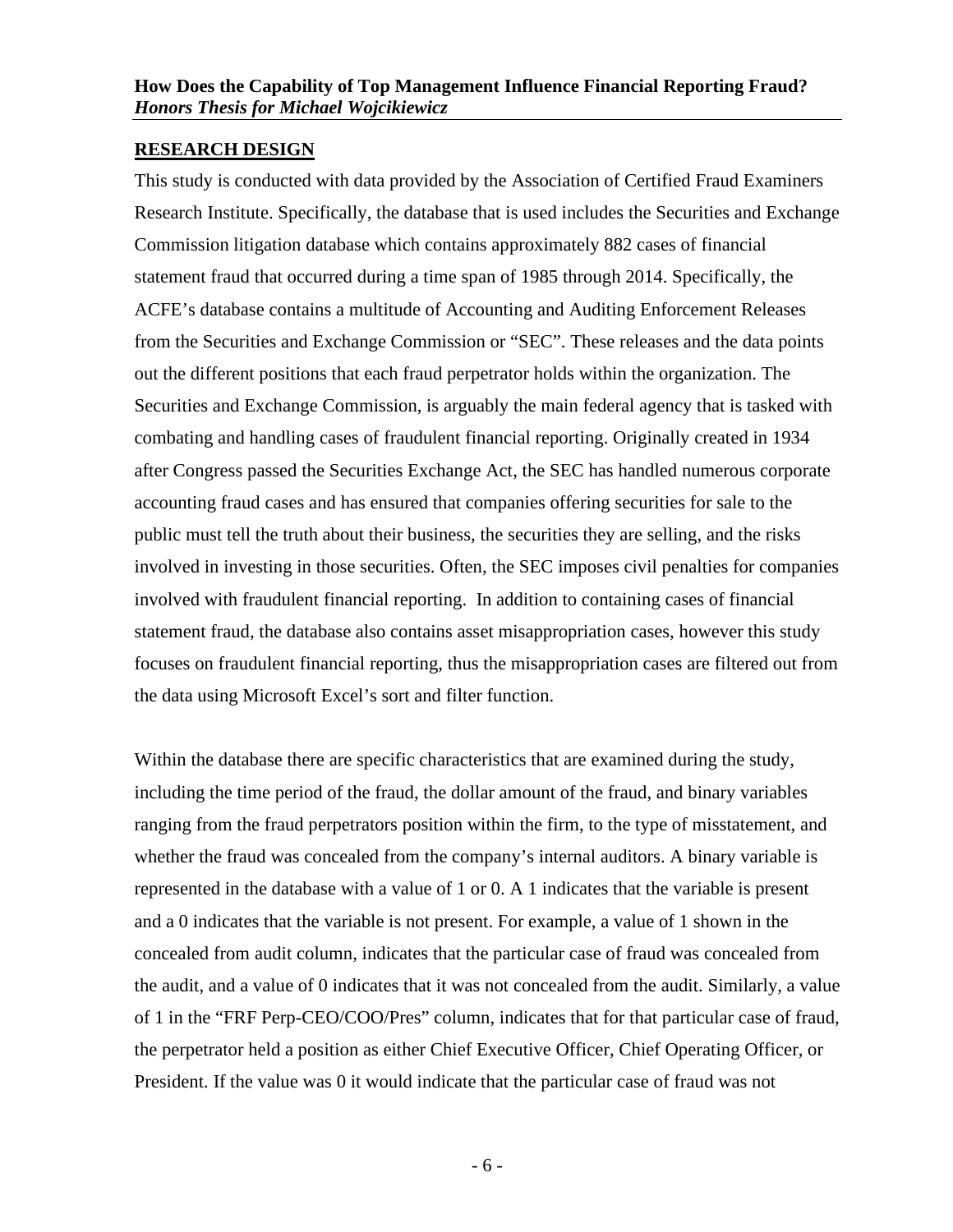committed by someone who held those positions within the firm. In terms of the fraud perpetrator positions, this variable is used heavily throughout the study to assess the capability dimension of the research question. The different positions examined in this study include Chief Executive Officer, Chief Operating Officer, President, Chief Financial Officer, Controller, Chief Accounting Officer, and Director. The fraud perpetrator's position at the time they committed the fraud is measured by using publicly available data provided by the Association of Certified Fraud Examiners Research Institute, the ACFE ARI. The database contains three separate classifications of perpetrator's positions including "FRF Perp-CEO/COO/Pres", "FRF Perp-CFO/Controller/CAO", and "FRF Perp-Dir". All three of these positions are used during the study, to assess their impacts on various attributes such as the dollar amount of the fraud, the time period of the fraud, the type of fraudulent misstatement, and whether the fraud was concealed from the audit.

More specifically, the study employs the data analysis function of Microsoft Excel. First, using the descriptive characteristics aspect of data analysis showcases some basic elements of the data including the mean or average of the data, the median of the data set, the standard deviation of the data, the maximum as well as minimum values of the data set, and lastly, the count of the data. Also, it can reveal the percentage of time that a particular variable is present amongst the dataset. The descriptive characteristics are run on the dollar amount of fraud, the length of time of the fraud, the fraud perpetrator positions variables, and the type of fraudulent misstatement.

In addition to running descriptive characteristics, the study also includes the use of correlation analysis. Similar to descriptive characteristics, correlations are used via Microsoft Excel's data analysis function. The correlations function identify how strongly two different variables are related to each other and whether or not they share a linear relationship. The study contains a single correlation analysis consisting of several different variables including if the fraud was concealed from the audit, the duration of the fraud, and the type of fraudulent misstatement. These variables are compared to the fraud perpetrator's position to determine if there is any correlation or relationship between the perpetrator's position and these

- 7 -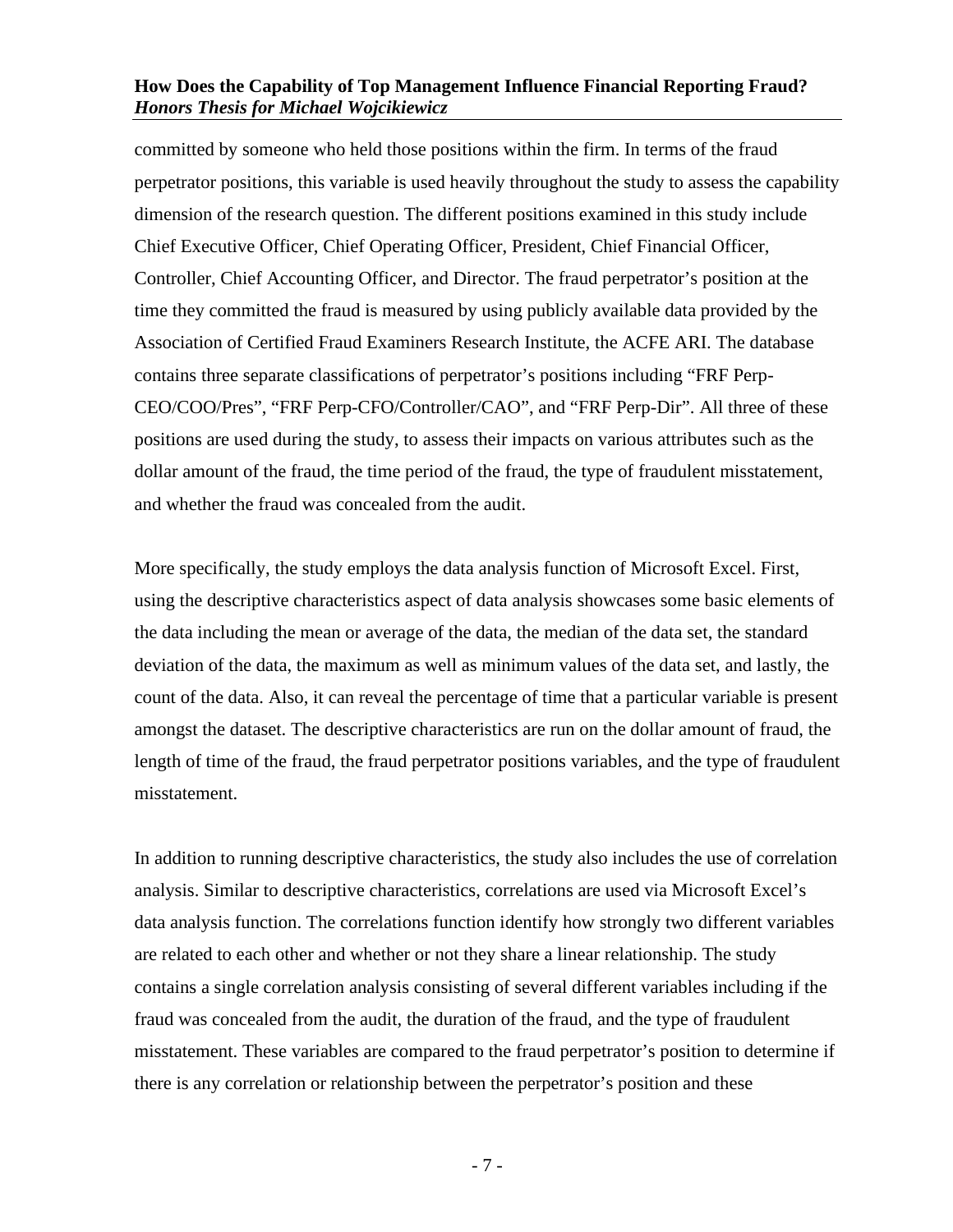characteristics of each fraud case. Basically, the correlation analysis does assist the examination of different fraudulent financial reporting variables and how they are related to each other (Appendix B – "Correlation Results").

Lastly, the study utilizes a regression analysis via Microsoft Excel's data analysis function. The regression analysis showcases three important items including t-statistics, p-values, and rsquared. The t-statistic highlights if the data sets being tested are related and impacts the probability value or p-value. The p-value or probability value showcases the probability percentage that the data set results are random. If a high t-value and a low p-value is displayed, it reveals that there is a strong relationship between the variables being examined. On the other hand, if a low t-value and a high p-value is presented, the results are likely to be random and there may not be a strong result within the data set. Importantly, with regressions, it is necessary that different variables are selected to serve as dependent variables and independent variables. The dependent variables or "y" variables for the study include the amount of the fraud and whether the fraud was concealed from the audit. The independent variables are the position of the fraud perpetrator, the amount of the fraud, the type of fraudulent misstatement, and the duration of the fraud. In total there are three separate regressions tested during the study (Appendix C – "Regression Analysis Results").

#### <span id="page-9-0"></span>**EMPIRICAL TESTS AND RESULTS**

*In addition to the following section, please see Appendices A, B, and C for statistical results.* The descriptive characteristics run during the study, reported in Table 1 of Appendix A, showcase that the average dollar amount of fraudulent financial reporting is approximately \$394,679.36 out of 349 documented cases of fraudulent financial reporting where the dollar amount was determinable. Also, within Table 1 of Appendix A, there is the display of the median dollar amount of fraud, which was approximately \$18,692,500. Also, within the same table, there are maximum, as well as minimum amounts of fraud which were approximately \$27,583,000,000 and \$14,000 respectively (Appendix A – Table 1). For the cases where the fraud amount was represented as "N/A", or was null, these fraud cases were filtered out of the data for this particular descriptive characteristic examination in order to prevent the statistics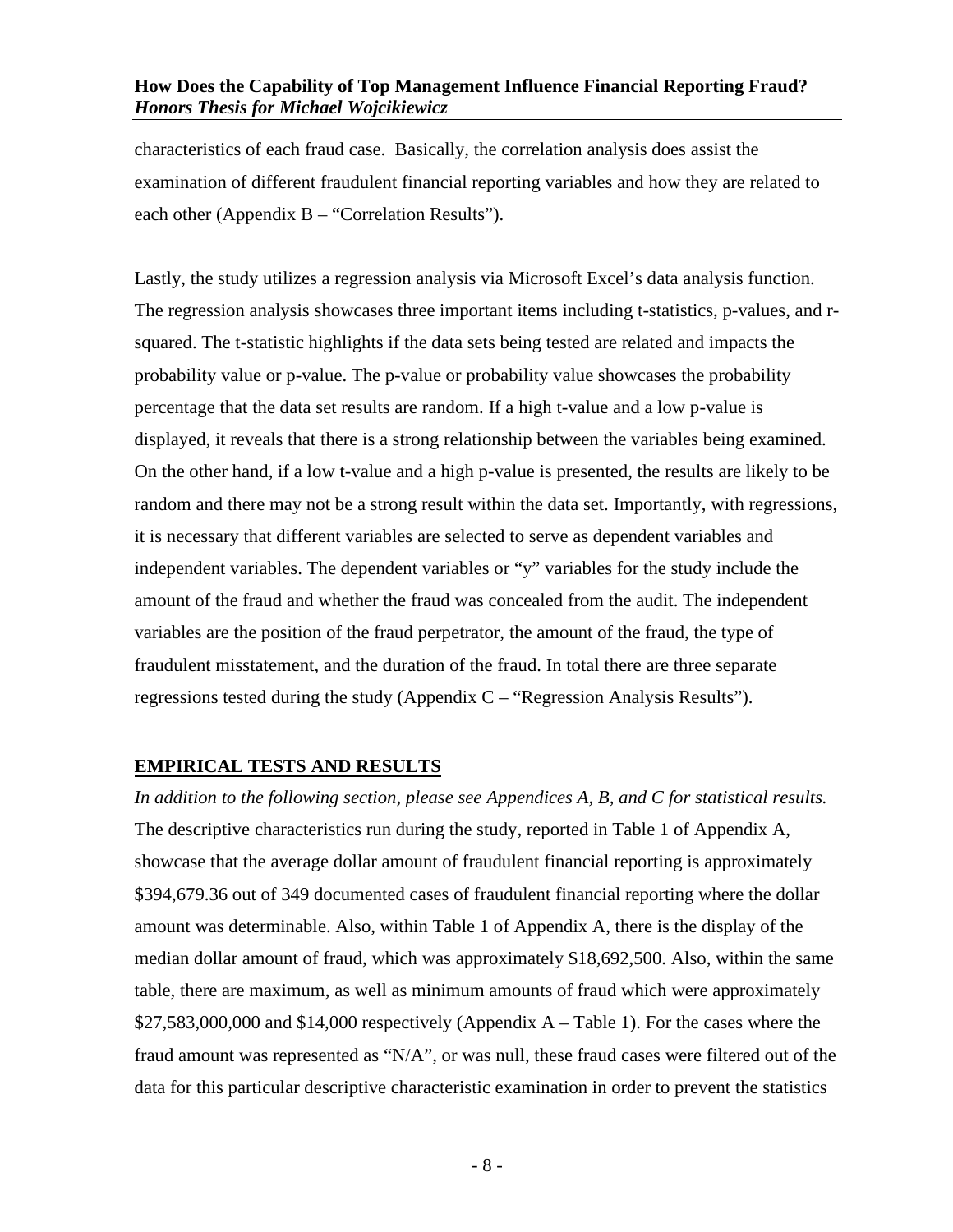being impacted by unknown or non-numeric values (Appendix A – Table 1). This is why there is a difference in sample size between many of the analysis tables presented in Appendix A. The sample size differs, based on the variables examined, because there was some incomplete information for certain variables such as null entries or non-numeric data for variables including dollar amount, duration of the fraud, and positions of the fraud perpetrator. Another descriptive characteristic that was conducted during the study, and is presented in Table 2 of Appendix A, indicates that the average length of time of a financial fraud case is approximately 2.15 years or approximately twenty-six months. The median duration of each financial statement fraud case, was approximately one year (Appendix A – Table 2). To note, the amount of different cases used in this descriptive characteristic study is approximately 462. The cases that are represented as "N/A" or null were filtered out to avoid the data being impacted by unknown values. Also, the length of time of fraud was calculated by taking the documented end year minus the documented start year, then adding one to eliminate the possibility of fraud cases where the case occurred within a year showing a value of 0. For example, if the start year was 2005 and the end year was listed as 2005, simply taking start year minus end year would indicate the fraud case had 0 years which does not accurately reflect the true occurrence of the fraud. Thus, adding 1 is necessary because it indicates that the fraud case occurred for at least some period of time even though it is within a year. (Appendix  $A$  – Table 2).

Another descriptive characteristic study was conducted and is presented in Table 3 of Appendix A, which includes evaluating the presence of the fraud perpetrators position during each fraud case. This study indicates that out of 468 cases of financial reporting fraud, approximately 63.25% were committed by a person in the position of Chief Financial Officer, Controller, or Chief Accounting Officer. Also, approximately 59.83% of the fraud cases were committed by a person in the position of Chief Executive Officer, Chief Operating Officer, or President, compared to approximately 29.10% of the cases being committed by a person in the role of Director (Appendix  $A - Table 3$ ). To conduct this descriptive characteristics study, all non-numeric data within each position's column was filtered out in order to be able to run the descriptive characteristics. Also, to note, within Table 3 of Appendix A, the maximum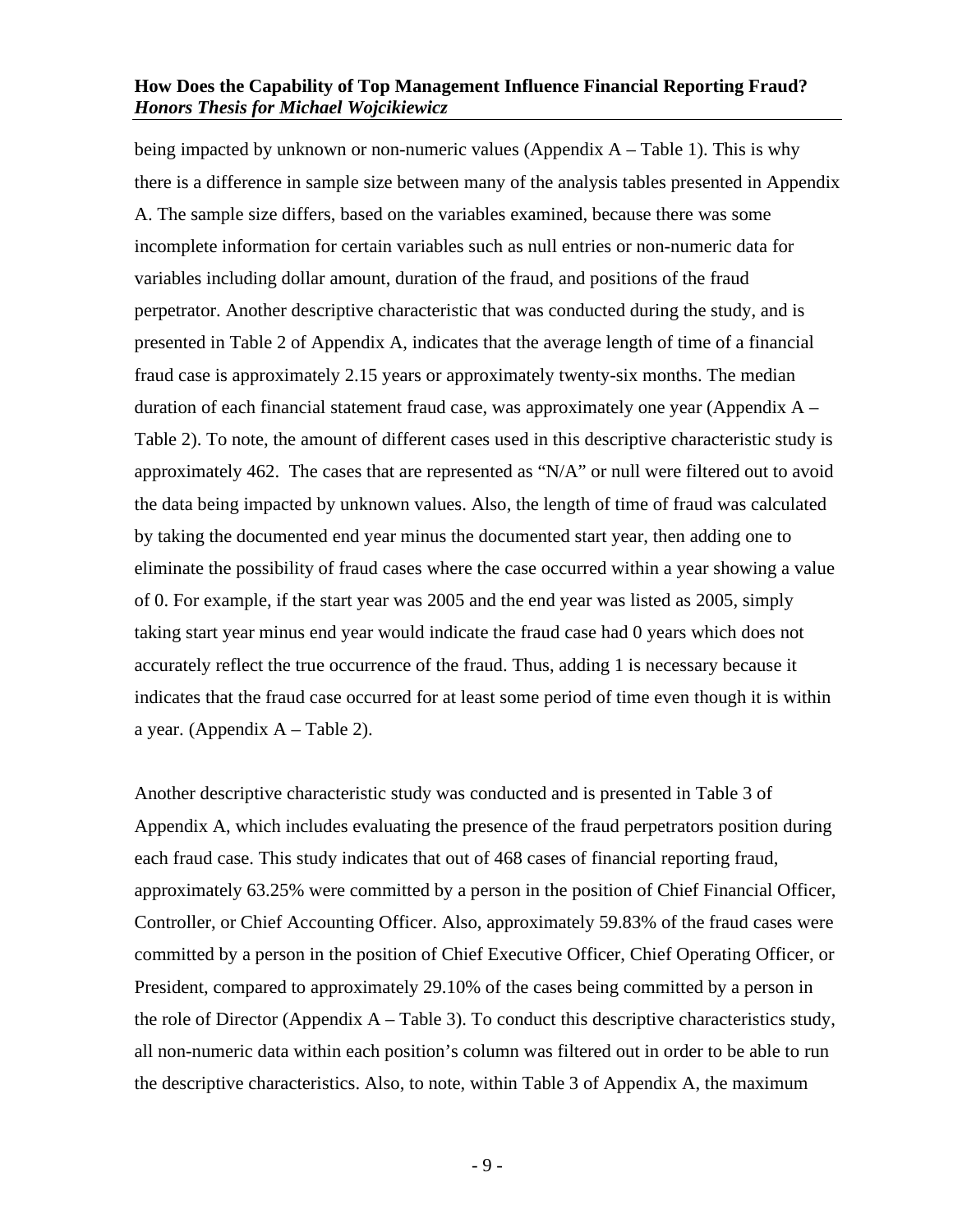value displays a value of 200%, or because the fraud perpetrator's position is a binary variable, this would mean the variable is 2. With a value of 2, which is the case for both the "CEO/COO/President" and "CFO/Controller/CAO" columns, this indicates that there could be two different perpetrators possessing different titles within the same category (Appendix A – Table 2). For instance, a maximum value of 2 for the "CEO/COO/President" column, may indicate that there were cases of fraud where there was both the CEO and COO or COO and President, actively involved in committing the fraud. Another descriptive characteristic study was conducted on the type of fraudulent misstatement and is represented in Table 4 of Appendix A. Table 4 of Appendix A indicates that out of 470 cases of fraudulent financial reporting, 72.34% were related to an income or stockholder's equity overstatement, 53.40% were related to a revenue overstatement, 31.49% were an expense overstatement, and 30.64% can be tied to an asset overstatement. The other types of fraudulent misstatements accounted for small percentages and were less frequent in nature (Appendix A – Table 4). The final descriptive analysis, presented in Table 5 of Appendix A, is very similar to that of Table 1 in Appendix A, except for the fact that it does not contain the top or bottom 15% of dollar amounts that were present in the original database. To filter out the top and bottom 15% of all dollar amounts, the study used Microsoft Excel's rank and percentile function to determine the dollar amounts and their corresponding percentiles within the data set. Importantly, 15% was chosen as the cutoff percentile because it was the lowest percentile that allowed for elimination of extreme outliers within the study and still have suitable data for regression analysis. As displayed in Table 5 of Appendix A, it appears that the average dollar amount of the fraud cases within the middle 70% of the original data, is approximately \$47,654,230. There is still a large variance within this data set because the median is only approximately \$18,185,000 and the standard deviation is quite large at approximately \$71,730,030 (Appendix A – Table 5). The median has stayed fairly consistent with the descriptive characteristics for the whole data set displayed in Table 1 of Appendix A, and the standard deviation is much less than it is in Table 1 of Appendix A, thus it is possible for the top and bottom 15<sup>th</sup> percentiles to be taken out of the data for further robust analysis, when necessary (Appendix A).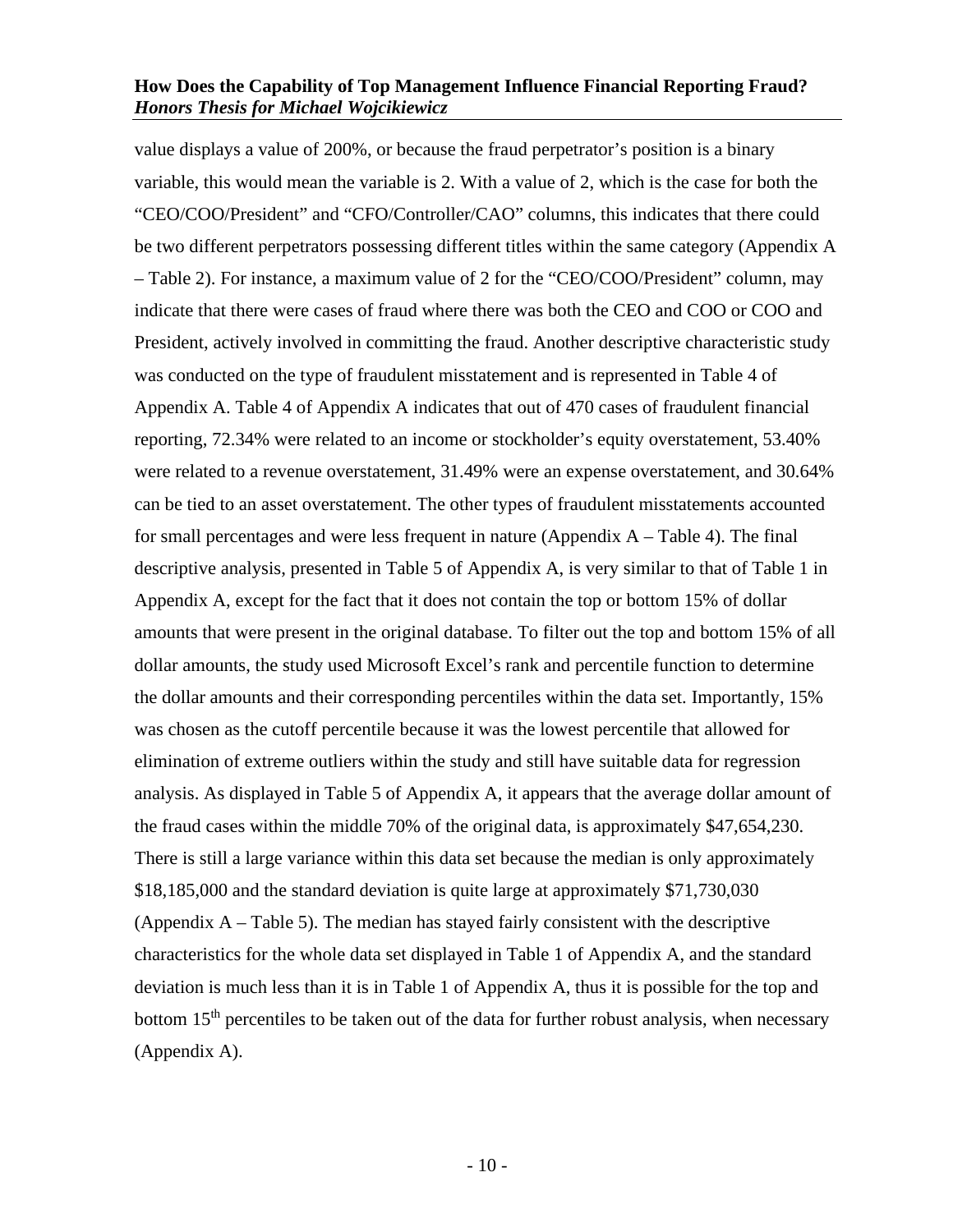In addition to several descriptive characteristics being analyzed, the overall study also employed a single correlation to indicate how any two major variables of the study can be related to each other. The correlation table presented in Appendix B, showcases that the correlation was used to compare the fraud perpetrator's position to numerous characteristics present within the study including whether the fraud was concealed from the audit, the dollar amount of the fraud, the duration of the fraud, and the type of fraudulent misstatement. The first variable that was compared, listed in the second row of the correlation table in Appendix B, was the fraud perpetrator's impact on whether the fraud was concealed during an internal audit. This correlation indicates that there is a significant positive relationship between the Chief Financial Officer/Controller/Chief Accounting Officer's involvement in the fraud case, and the fraud being concealed from an internal audit. The other positions also indicate a moderate positive relationship between their involvement and concealing the fraud from the audit (Appendix  $B - Table 1$ ).

The next correlation listed in the third row of Table 1 in Appendix B, was between the fraud perpetrator's position and the fraud dollar amount. This correlation reveals how the position of a perpetrator impacts or does not impact the fraud dollar amount. The results indicate that the strongest positive correlation between the fraud dollar amount and position occurs when the Director is involved in the fraud. Other results within this same correlation indicate that there is some positive correlation between dollar amount of the fraud and Chief Executive Officer/Chief Operating Officer/President involvement. This means that for both categories of positions, when they are present in a fraud case, the dollar amount is likely to grow in size  $(A$ ppendix  $B - Table 1$ ).

Another correlation conducted during the study displayed in Table 1 of Appendix B was between the duration of the fraud and the fraud perpetrator's position. According to the results, there is a slight positive relationship between the time period of fraud and the Chief Executive Officer, Chief Operating Officer, President as well as Director's involvement. These results illustrate that when the fraud perpetrator holds any of these titles within the firm, the length of time of the fraud may increase slightly. The other position category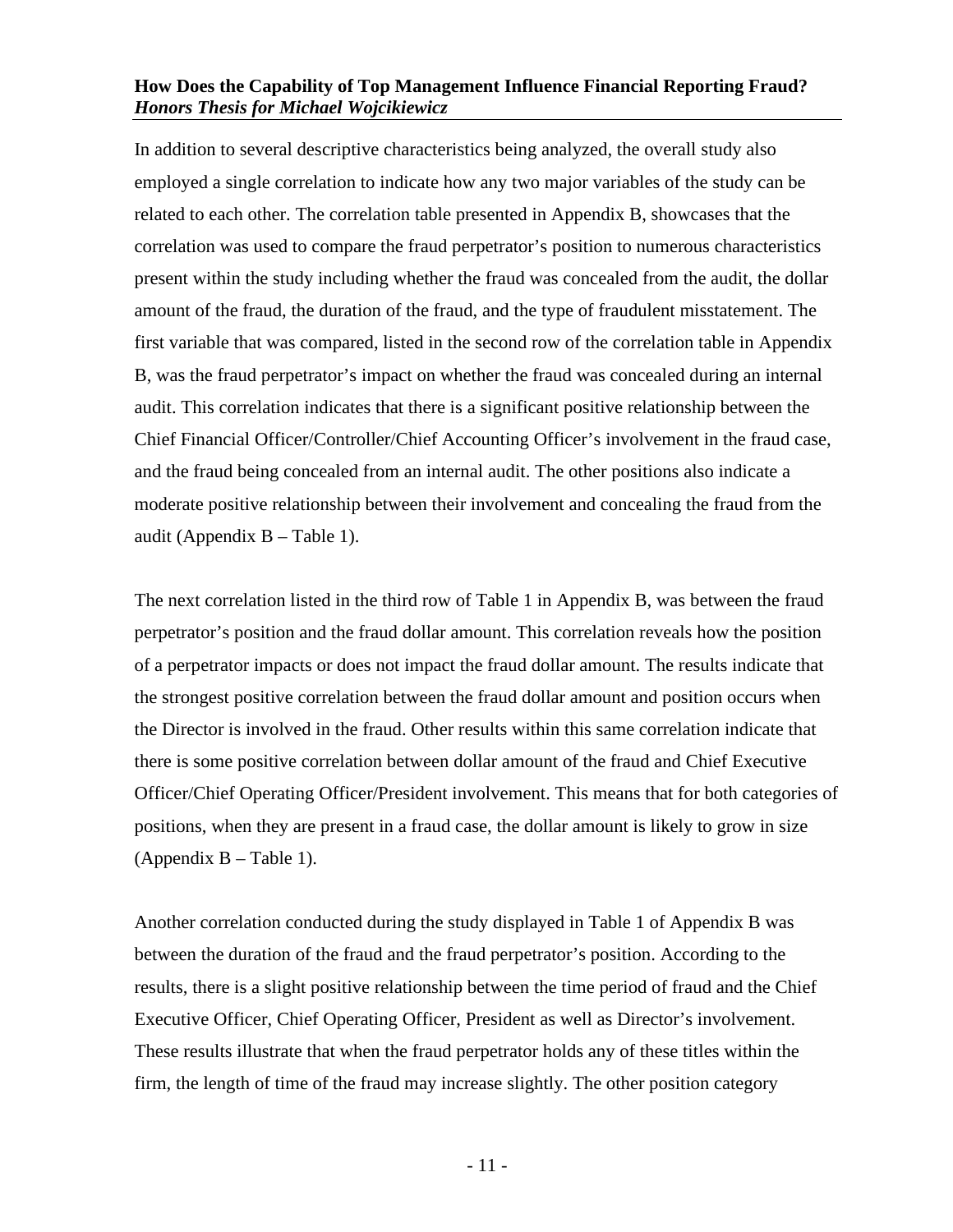including Chief Financial Officer/Controller/Chief Accounting Officer indicates a slight negative relationship, which may mean that when the fraudster holds those positions the length or duration of the fraud is a lot shorter or even that the length of time may vary and isn't closely associated with those specific positions' involvement (Appendix B – Table 1).

The final aspect of the correlation analysis displayed in Table 1 of Appendix B examines the relationship between the type of fraudulent misstatement and the fraud perpetrator's position. This correlation highlighted that there was a significant positive relationship between a revenue overstatement as well as expense understatement and the Chief Financial Officers/Controllers/Chief Accounting Officer's involvement. This means that it is more likely that a revenue overstatement as well as expense understatement will occur if the fraud perpetrator holds the CFO/Controller/CAO position within the company. Also, it appears that a revenue overstatement has a slight positive correlation with other positions of the fraud perpetrator including CEO/COO/President as well as Director (Appendix B – Table 1). There is also a significant finding within Table 1 of Appendix B, when the type of fraudulent misstatement is an income statement or stockholder's equity overstatement. In particular, the relationship between the involvement of the CFO/Controller/CAO and this type of fraudulent misstatement is considerably high. The finding means that those who hold the CFO/Controller/CAO positions are likely to have influence on an equity or income statement overstatement. Also, Table 1 of Appendix B indicates that the same is true when a Director is involved in a fraud case. Ultimately, if the fraud perpetrator holds either of these positions within a company, a stockholder's equity or income statement overstatement is likely to occur  $(A$ ppendix  $B - Table 1$ ).

The last element within the study was running the regression analyses. In total, there were three regression analyses used in this study and the results are presented in Tables 1 and 2 of Appendix C. Table 1 of Appendix C shows the first regression analysis, which was run and included the concealed from the audit binary variable serving as the dependent variable and the independent variables ranging from the positions of the fraud perpetrator, to the dollar amount of the fraud, and the time period of the fraud. There were several significant p-values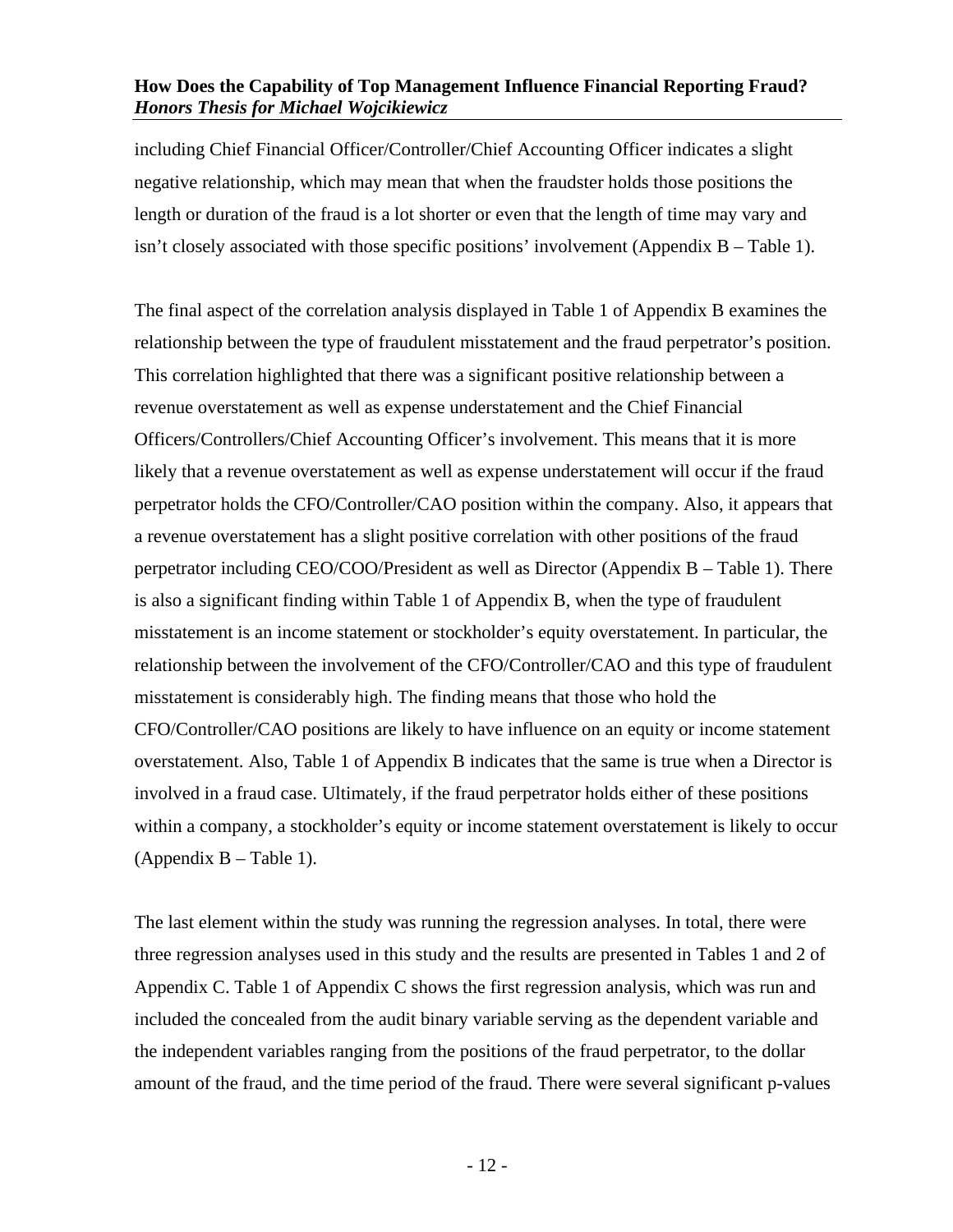that were below 0.05 in Table 1 of Appendix C. From this regression, there was a significant p-value of .04 for the "FRF-Director" variable (Appendix  $C -$  Table 1). This indicates that the influence that the Director may have on concealing the fraud from the audit, is not solely random. The p-value of approximately.0395 indicates that there is less than 4% chance that the Directors involvement does not contribute to the fraud being concealed within the audit (Appendix  $C - Table 1$ ). In fact, they are more likely to be involved in a fraud case where there is concealment from internal auditors. Additionally, the p-value for "FRF-Perp CFO/Controller/CAO" was 0.0001 which indicates that it is highly likely that the CFO/Controller/CAO involvement in fraud contributed to it being concealed from the audit. Other position specific p-values in this regression were not significant but that could be because most of the variables in the regression such as type of misstatement or amount of fraud are either binary or have a large variance respectively (Appendix  $C -$ Table 1). In this same regression, the amounts as well as the duration of the fraud have insignificant p-values, which may indicate that there is not as strong of a relationship between those two variables and whether the fraud was concealed from the audit (Appendix  $C -$ Table 1). It is important to note that a logistic regression using a platform such as SAS Enterprise Premier, may yield more rigorous or robust inferences between these variables. However, for this study, a Microsoft Excel regression was chosen to get a general sense of the possible relationship that these variables share.

The other regression analysis that was conducted in this study is presented in Table 2 of Appendix C. This regression analysis included the dollar amount of the fraud as the dependent variable, and independent variables such as the position of the fraud perpetrator, the duration of the fraud, and the type of misstatement. The p-values presented in Table 2 of Appendix C were statistically insignificant in this regression as they were above .05. However, it can be stated that according to the descriptive characteristics conducted on the database, there is a large variance amongst the dollar amounts. Specifically, according to Table 1 of Appendix A, the standard deviation of the dollar amount of fraud is slightly over \$1.8 billion, which is extraordinarily high. Also, many of the variables used in this regression were binary, including the type of fraudulent misstatement and the position of the fraud perpetrator. The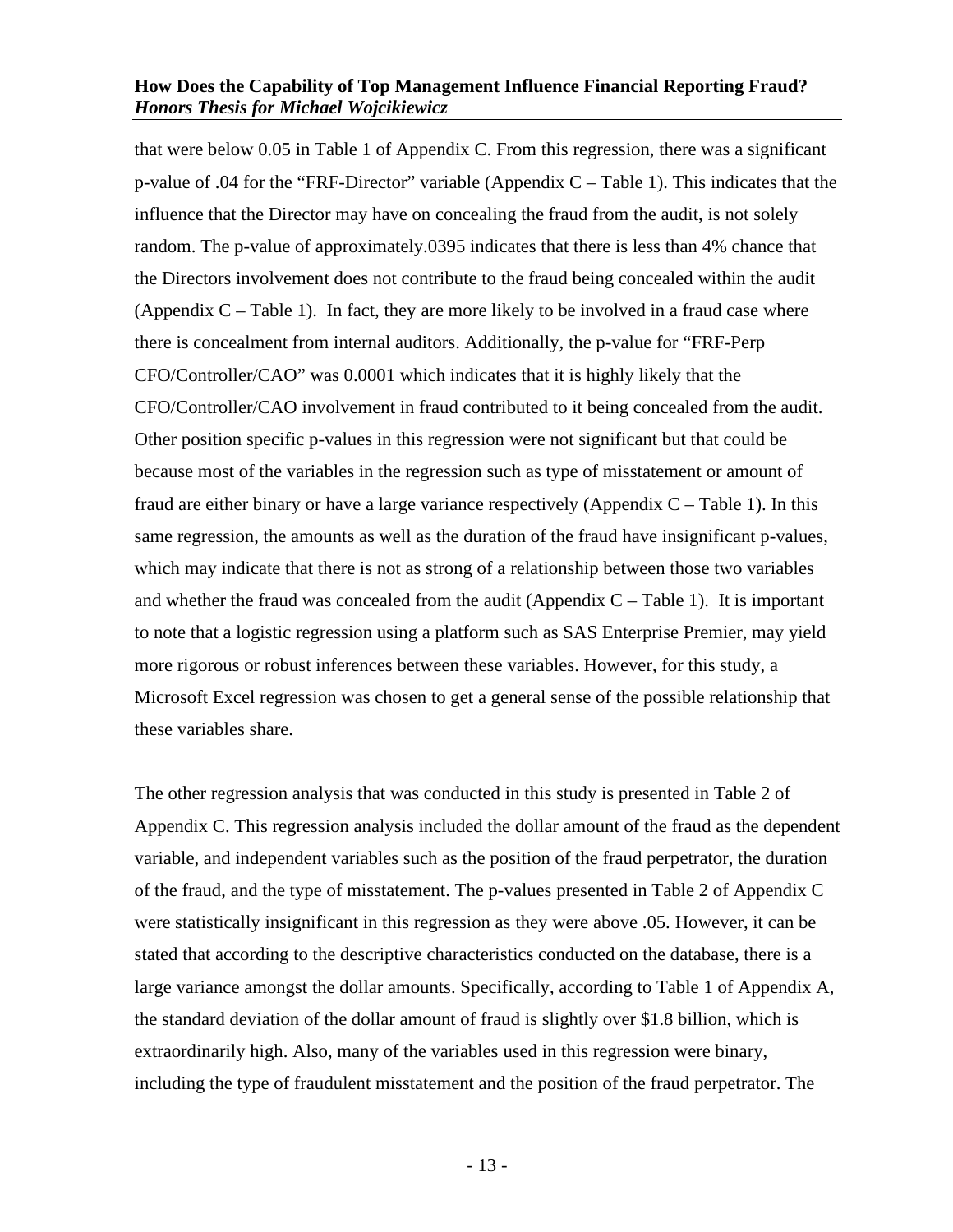fact that the type of fraudulent misstatement and position variables are binary, may cause the p-values to weaken, as there are only two values of 1 and 0 present for both variables. The regression results would need to be compared to the descriptive characteristics and correlation outcomes in order to reach legitimate conclusions about the relationship of capability on fraud dollar amounts, which is completed in the discussion and conclusion section of this thesis.

The last regression analysis in the study, displayed in Table 3 of Appendix C, is a more robust version of the regression where the dollar amount of fraud is the dependent variable and there are independent variables such as the position of the fraud perpetrator, the duration of the fraud, and the type of misstatement. The regression analysis conducted in Table 3 of Appendix C is exactly the same as Table 2 of Appendix C, except for the fact that the top and bottom 15% of the fraud dollar amounts contained in the original database were filtered out. The removal of the top and bottom 15% of dollar amounts creates an environment where the study contains little to no extreme outliers; these extreme outliers may have skewed or influenced the results achieved in Table 2 of Appendix C. Importantly, the study employs the 15<sup>th</sup> percentile as the cutoff limit because there was great variance when other percentiles were chosen and the R-Squared value was continuously negative when other percentiles were used for the cutoff limits, which is not suitable for solid analysis. As the regression analysis conducted in Table 3 of Appendix C displays, there are three significant p-values within the data (Appendix  $C - Table 3$ ). First, the duration of the fraud variable has a significant p-value of .0076 which indicates that there is likely a relationship between the dollar amount of the fraud and the duration of the fraud (Appendix  $C -$  Table 3). This is not a surprise as practically it makes sense that as the time period of fraud increases, the amount of the fraud would also increase. This same regression analysis conducted in Table 3 of Appendix C, showcases that both an expense understatement and an asset understatement have significant p-values of .0227 and .0392 respectively (Appendix C – Table 3). These p-values may point towards a relationship between these specific types of fraudulent misstatements and the dollar amount of the fraud case. The other variables present within this regression analysis did not appear to have significant p-values but that could still be due to the large range of the dollar amount data and the fact that many of the variables are binary. Ultimately, the results of each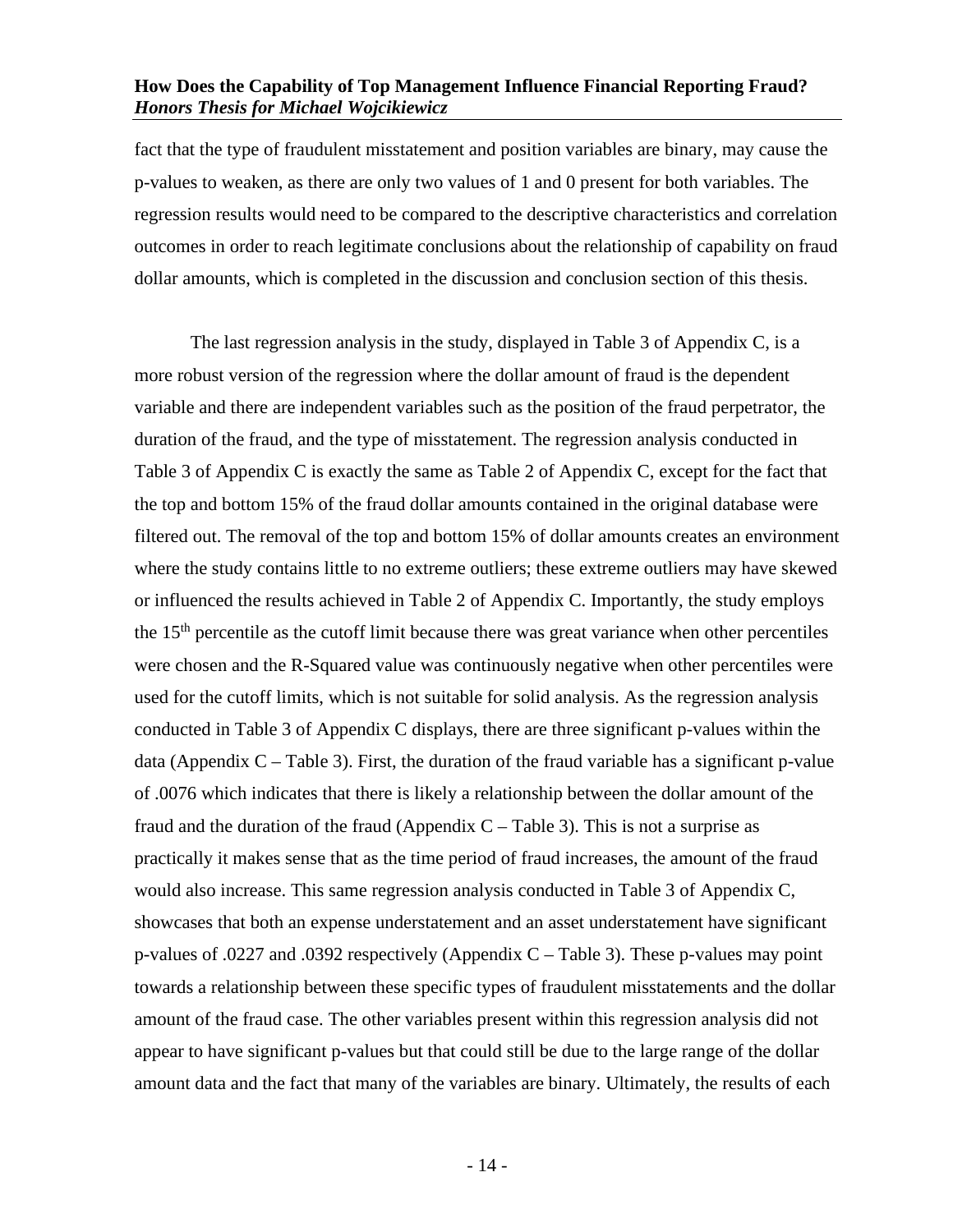regression analyses, must be compared to the other types of analysis including correlations as well as descriptive characteristics, which is described in the next section.

#### <span id="page-16-0"></span>**DISCUSSION AND CONCLUSION**

The results of the data analysis demonstrate how capability or a person's position impacts several characteristics of a fraud case. Notably, the descriptive characteristics, correlations, and regressions, appear to have a common theme that although Directors may not be involved in many fraud cases (i.e. approximately 29.10% of the time, compared to CEOs or CFOs who were involved 59.83% and 63.25% of the time), when they are involved they can have a large impact on variables such as dollar amounts of the fraud and potentially concealing the fraud from the audit (Appendix  $A - Table 3$ ). It is not surprising that Directors not commonly involved in fraud cases compared to their counterparts because Directors are not in a position of running the company on a daily basis, as are the CFO, COO, or CEO. Moreover, it should not be a shock that those in a position of Chief Executive Officer, Chief Financial Officer, Chief Operating Officer, and President are more commonly involved and have a larger influence on items such as types of fraudulent misstatements because they are in charge of handling more daily operations of the firm and can influence specific accounts on the company's financial statements in order to make the company appear to be in a better financial position than they actually are.

Although most of the p-values and t-statistics of the regression analyses are not statistically significant, this can be attributed to the fact that most of the variables are binary (Appendix C). With them being binary, the variable is either 0 or 1 which does not leave much variance for regression analysis as there is not much change between the variables within the data set. This could be why the p-value shows that the data is most likely random. For instance, if most of the fraudulent financial reporting is conducted by the top executives at the company, then the binary variable for fraud perpetrator would be 1 for most of the data set. This does not reflect much variance between the data, causing the regression to indicate insignificant outcomes. Also, regarding the fraud dollar amount regression, even though dollar amounts are not binary and do certainly vary, when examining the descriptive characteristics, it is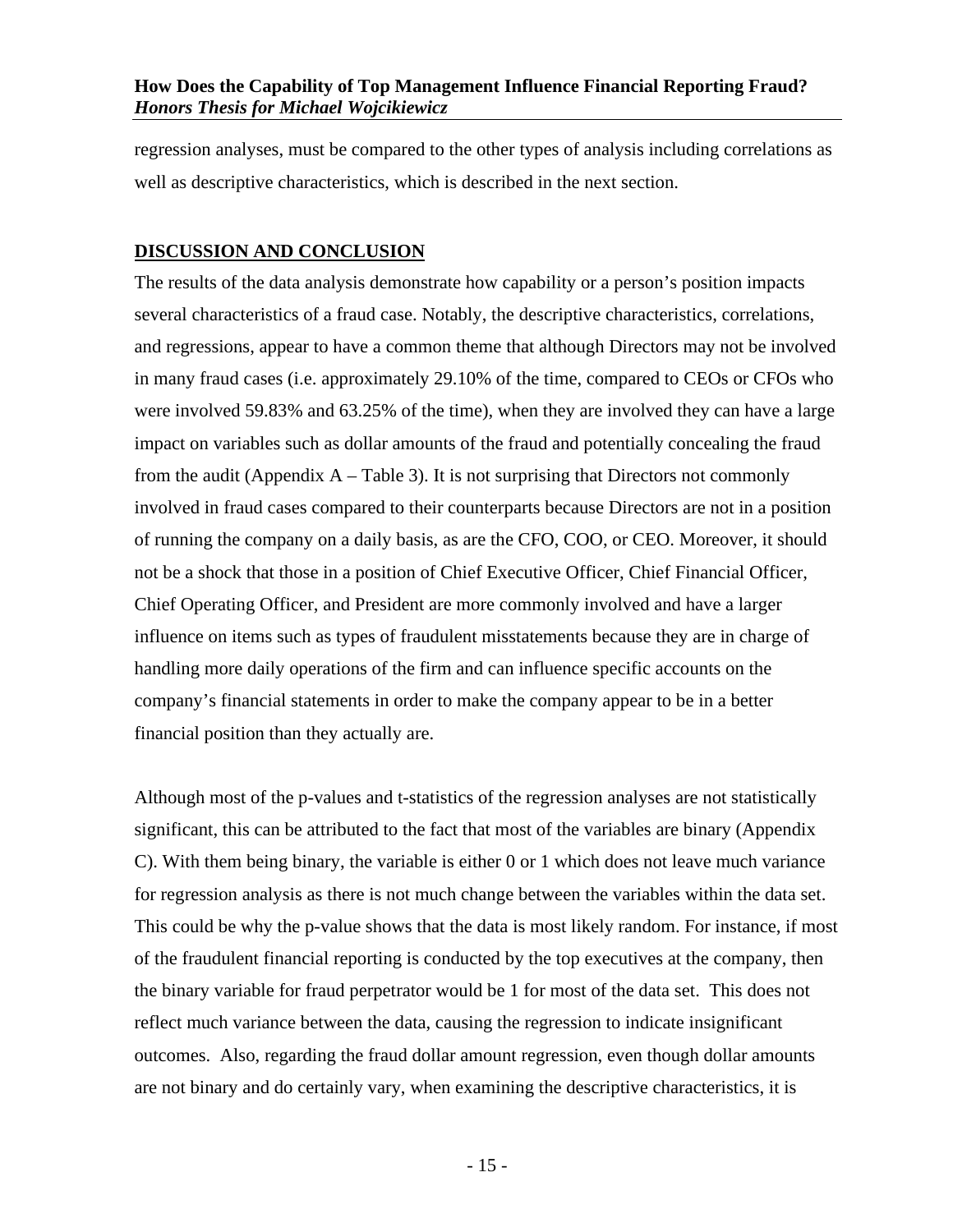apparent why the p-value does not indicate significant results. Specifically, the mean dollar amount is \$394,679,073.36 while the median is only \$18,692,500, and the standard deviation is quite high at  $$1,817,254,900.62$  (Appendix A – Table 1). With such a high variation, it can make it hard for the regression to demonstrate significant results and can actually cause a lack of significant results as it will show smaller t statistics as well as large p values. This is why the third regression analysis was conducted in Table 3 of Appendix C because the top and bottom 15<sup>th</sup> percentiles were removed from the data in order to have a more robust regression that is not heavily skewed by extreme outliers. This regression highlights that there is indeed a strong relationship between the dollar amount of the fraud case and the time period of the fraud. It can be said that the dollar amount descriptive characteristics run on the data without the 15th percentiles display a similar median to the descriptive characteristics run on the total dollar amounts of the entire data set. Thus, the validity of the data should not be questioned even though there was a removal of some of the most extreme outliers (Appendix A).

Furthermore, the correlations and the descriptive characteristics run during the study indicate that the data is not totally random and there are significant results from those respective analyses. For instance, during the correlation analyses presented in Table 1 of Appendix B, it is clear that both the type of fraudulent misstatement, such as revenue overstatement or income/stockholder's equity overstatement, are impacted by the fraud perpetrator's position (Appendix B – Table 1). Moreover, it is likely, according to the correlation analysis conducted during the study, that the Chief Financial Officer's/Controller's/Chief Accounting Officer's involvement with fraud can be tied to stockholder's equity overstatements and revenue overstatements. Given the previous literature, it confirms that Revenue Overstatements are much more common and those in a position such as CFO or CEO who engage in fraud would do so due to the potential equity incentives that come with higher earnings (Erickson 2006). Similarly, this can explain the results received in other correlations where the study and correlation analysis conducted appears to showcase that those in a position such as CFO/Controller/CAO or CEO/COO/President are much more likely to conceal their fraudulent acts from the internal auditors. An interesting finding however, is that according to Table 1 in Appendix B, the Director's involvement in the fraud case is actually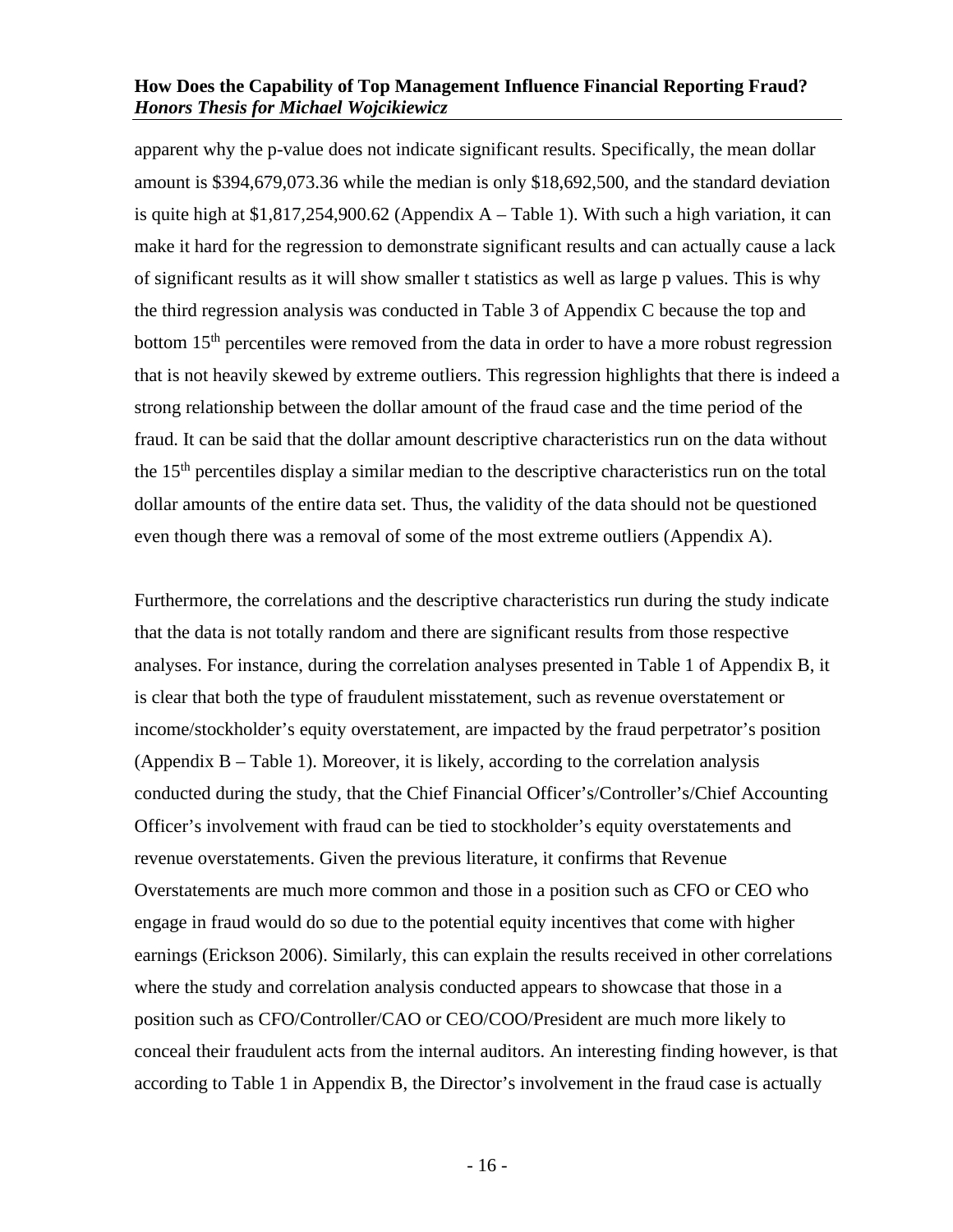significantly more positively correlated with an income statement or stockholder's equity overstatement than the involvement of either the CEO/COO/President (Appendix B – Table 1).

Ultimately, this study reveals important points for companies who are in operation today and are trying to prevent as well as detect fraud within their environment. The study shows that companies should be aware that commonly, those in the CEO or CFO positions, can easily conduct as well as conceal fraud. This means that companies, especially the internal auditors and audit committee, should be aware that the CEO or CFO cannot always be trusted in their position. There should be a very close and detailed examination of their actions. In addition to the CEO or CFO, internal auditors should be aware that Directors can commit fraud, and if they do, it often results in higher dollar amounts. According to the data, they are more likely to conceal their fraudulent acts from internal auditors. This means that Directors' actions should also be closely monitored by internal auditors as well as the audit committee. The study also illustrates the importance of catching fraud early if possible. As time goes on, the fraudulent dollar amount tends to grow and can reach extraordinarily high amounts into the millions and billions. However, if caught at an early stage, the dollar amount and financial loss the company suffers should be, at least most of the time, less than the amount if fraud stretches on for longer than 2 years. Lastly, the results of the study, and the database used, highlight important lessons that can be learned from each case of fraud. That is, fraud does not discriminate based on the size of the firm or if the firm is in good financial standing in terms of the market. The study and the database reveals that fraud can occur anywhere and at any time. Moreover, those in high level positions within a company can become engaged in fraud and have a significant influence on different aspects of fraud. Overall, this thesis and the results contained within it, should help companies in their efforts to prevent or detect fraud from occurring within their organization.

#### <span id="page-18-0"></span>**OPPORTUNITY FOR FURTHER RESEARCH**

A further study into this topic could consist of a matched pairs design. The matched pairs design could consist of each firm with a known case of fraud occurring within their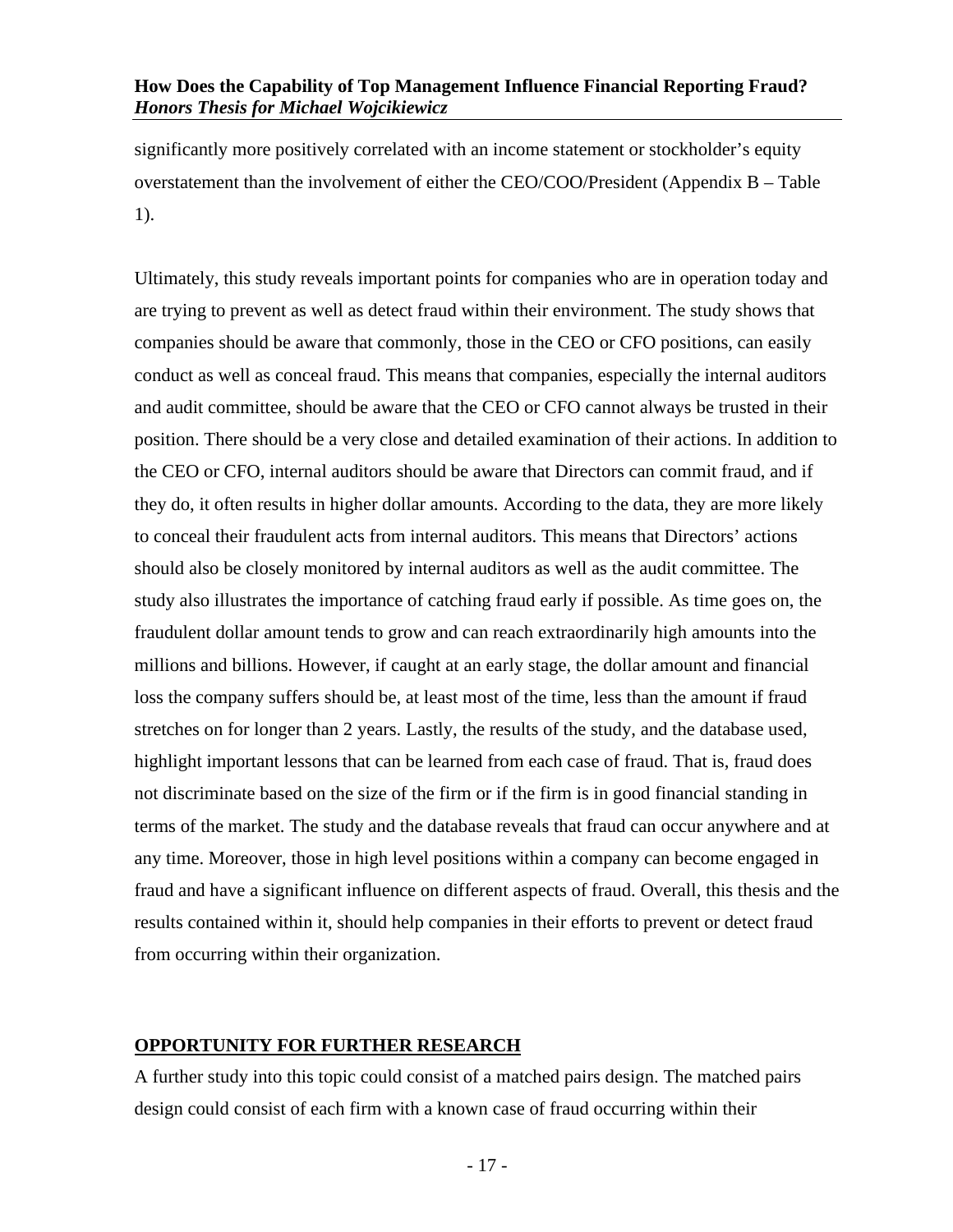environment compared to a firm that does not have any prior history of fraud. The companies with fraud and those who have managed to prevent fraud, would be matched together and compared based on size and industry. A set of variables that capture a manager's capability to commit fraud could serve as the primary test variables. Secondary test variables may include attributes of the firm's governance and controls environment, such as the proportion of independent directors on the board and the power of the CEO. This study could serve to point out differences between firms that have fraud in their environment and firms that have managed to keep fraud from occurring (Asare and Wojcikiewicz 2020).

Also, an investigation into different characteristics of fraud between its two main types, fraudulent financial reporting and asset misappropriation, may be beneficial for any industry. Although this thesis did not address asset misappropriations, these cases include theft of company assets by employees. For instance, a study examining the comparison between the duration of a case of financial statement fraud versus employee theft would be interesting. Similarly, an analysis between whether the financial statement fraud versus misappropriation case was concealed from an internal audit would be beneficial for companies who want to identify how they can prevent all types of fraud from occurring. Similar to this study, the future research may focus on the position that the person holds within a firm when they commit an asset misappropriation and compare it to the position that a fraudulent financial reporting perpetrator holds. Although instinctively, it would be anticipated that the dollar amount of an asset misappropriation would be less than the dollar amount in a case of fraudulent financial reporting, it would still be an interesting avenue to examine for a potential researcher.

Another investigation that may be hard to obtain but would be unique, is examining the demographic and socioeconomic characteristics of fraud perpetrators in general, regardless of asset misappropriations or fraudulent financial reporting offenders. For instance, a study could look into the income level of the fraudster, or possibly their educational history, and see if there is any correlation between those who commit fraud versus those who act with integrity. Also, items that could be examined in a study such as this, could be the perpetrator's criminal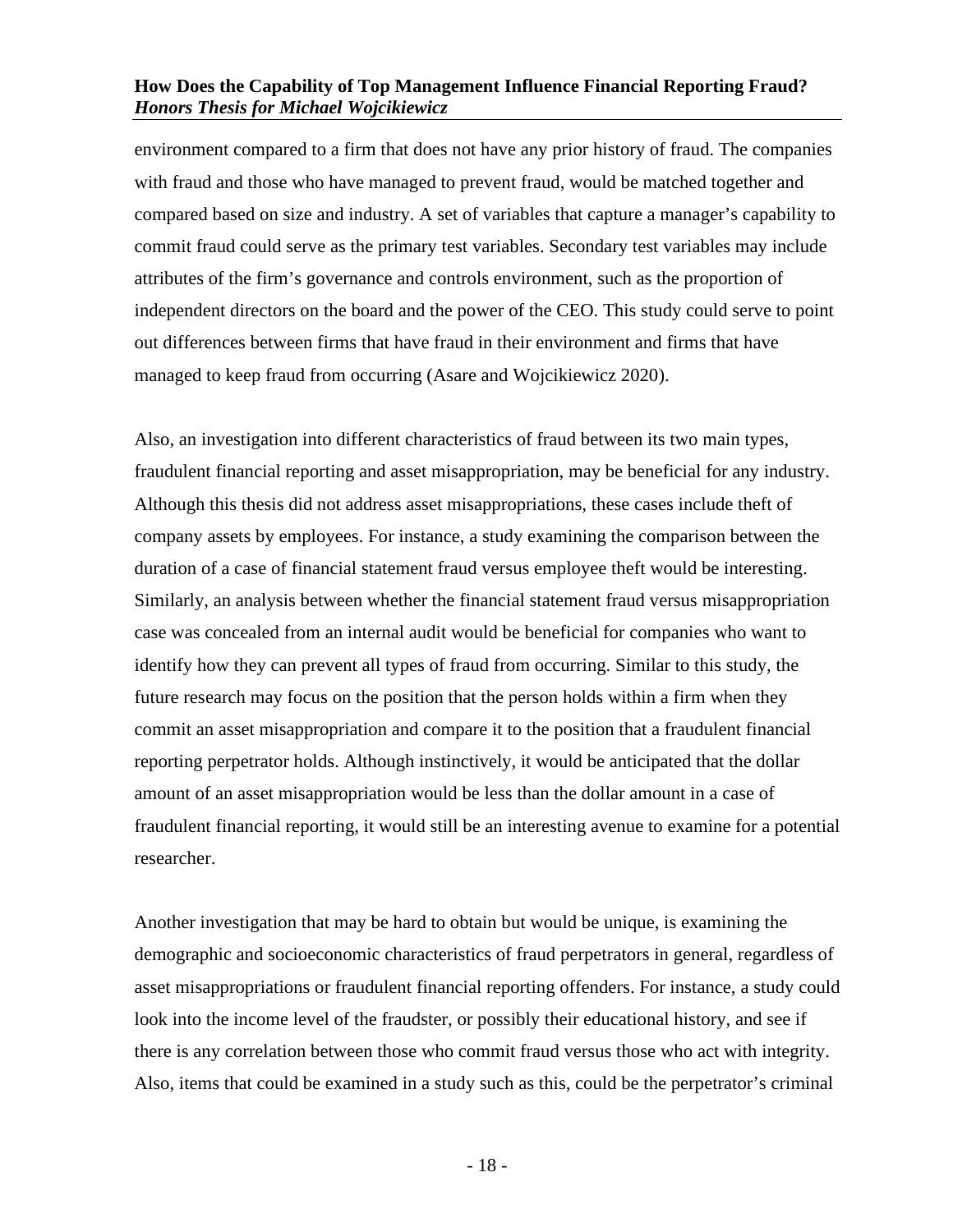history as well as what happens after they are found committing fraud. For instance, is there a tendency to reoffend, do they continue to work in a corporate world, or do they face a total change in their careers as a result of being caught committing their fraudulent act? These answers could be beneficial to the fraud detection and prevention community.

Ultimately, the topic of fraud examination is seemingly endless. As time goes on, more fraudulent acts are discovered and perpetrators uncover new ways to carry out schemes at the corporate level. That is why, there are certainly possibilities for further research into the topic of fraud and perhaps there always will be things to uncover regarding the subject of fraud. Therefore, many opportunities exist for additional analysis and academic research on this topic.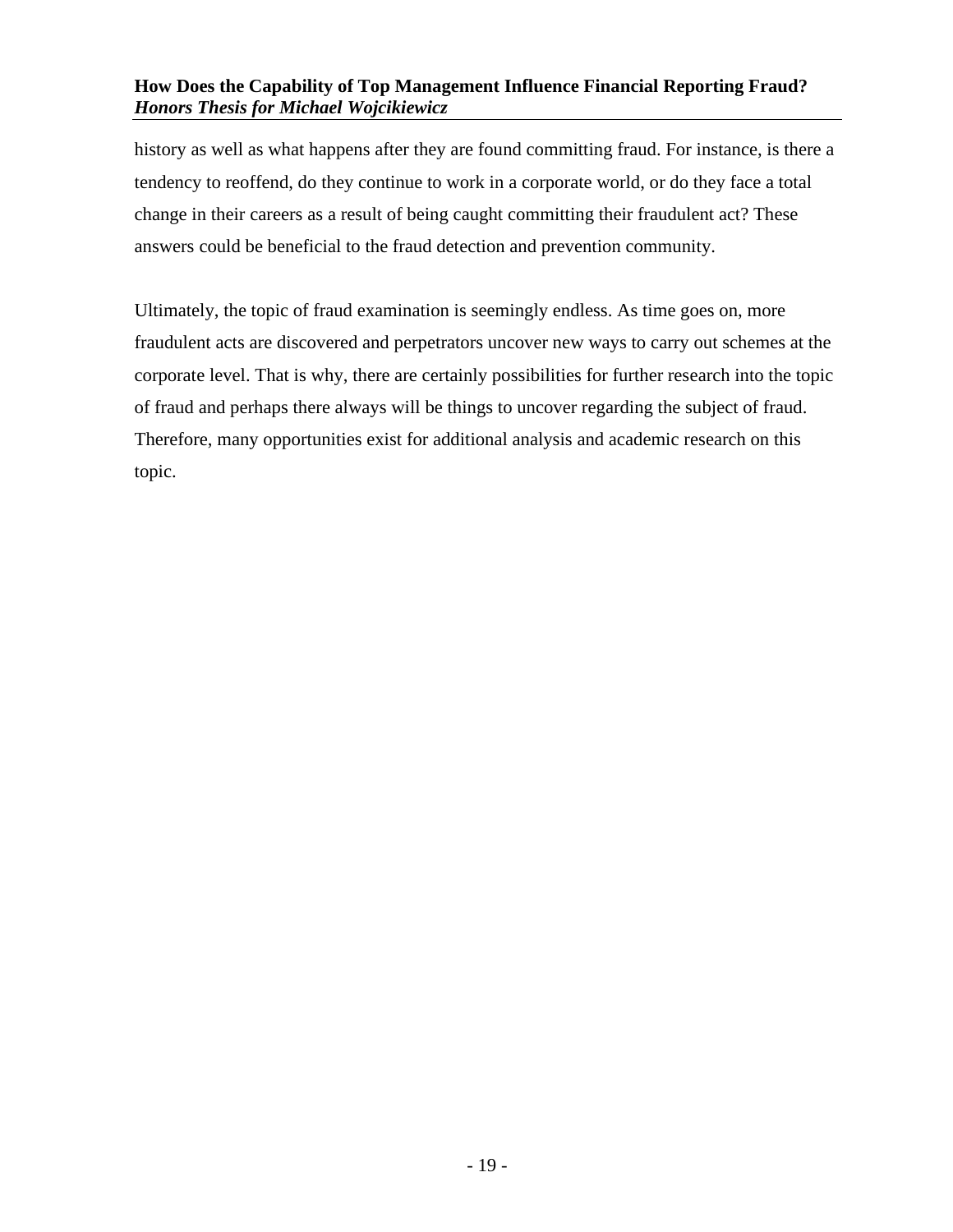#### <span id="page-21-0"></span>**APPENDICES**

<span id="page-21-1"></span>Appendix A – Descriptive Characteristics Results (Source: Excel Analysis of ACFE Database)

Table 1

Table 2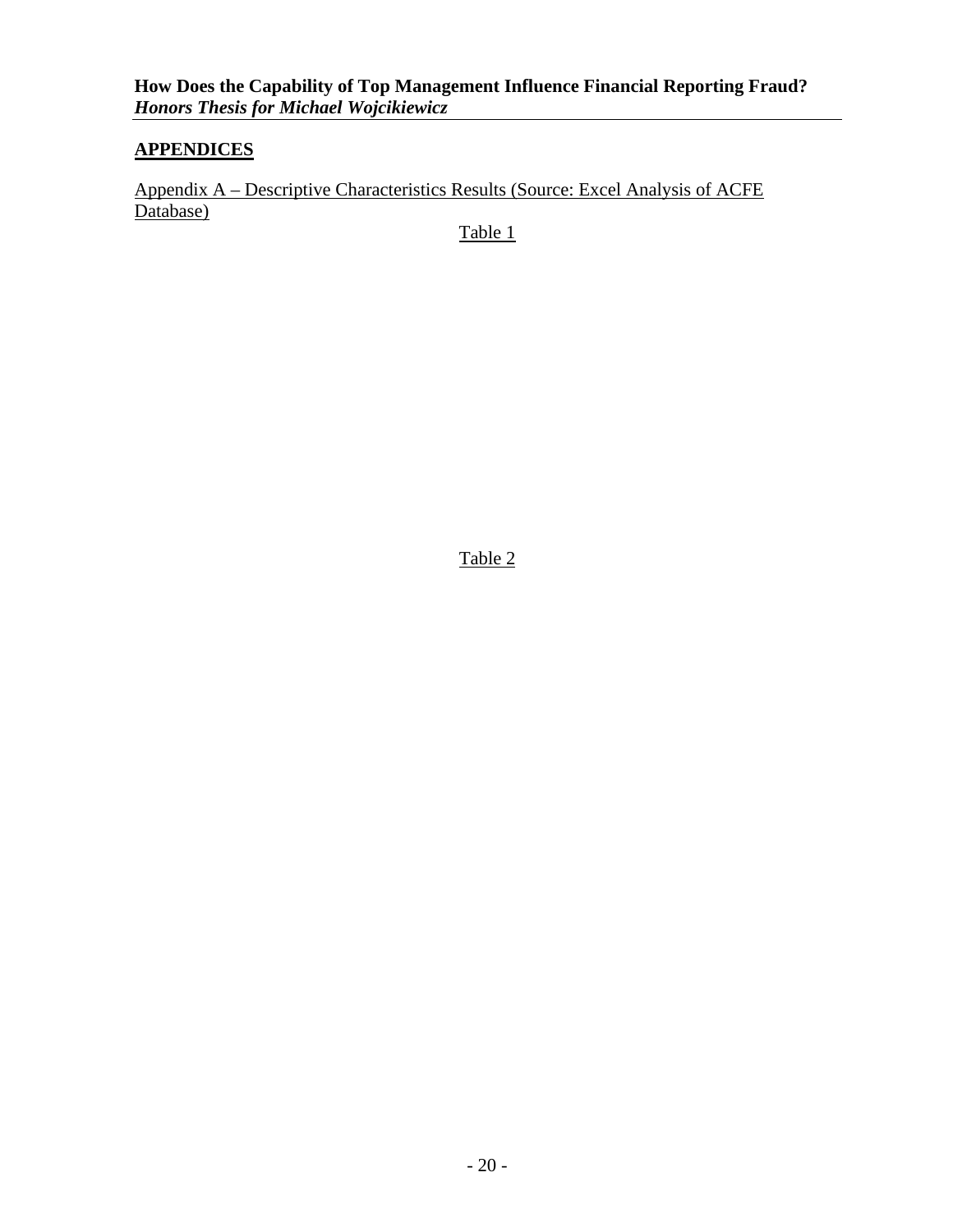## Table 3

|                           | <b>By Position Descriptive Characteristics (% of Time Involved)</b> |                                                     |                     |  |  |  |  |
|---------------------------|---------------------------------------------------------------------|-----------------------------------------------------|---------------------|--|--|--|--|
|                           |                                                                     | FRF Perp-CEO/COO/Pres   FRF Perp-CFO/Controller/CAO | <b>FRF Perp-Dir</b> |  |  |  |  |
| <b>Mean</b>               | 59.83%                                                              | 63.25%                                              | 29.06%              |  |  |  |  |
| Median                    | 100.00%                                                             | 100.00%                                             | 0.00%               |  |  |  |  |
| Mode                      | 100.00%                                                             | 100.00%                                             | $0.00\%$            |  |  |  |  |
| <b>Standard Deviation</b> | 49.51%                                                              | 49.14%                                              | 45.45%              |  |  |  |  |
| Minimum                   | 0.00%                                                               | 0.00%                                               | 0.00%               |  |  |  |  |
| Maximum                   | 200.00%                                                             | 200.00%                                             | 100.00%             |  |  |  |  |
| Count                     | 468                                                                 | 468                                                 | 468                 |  |  |  |  |

#### Table 4

|                           | <b>Type of Fraudulent Mistatement (% of Time Occurred)</b> |             |                    |               |           |           |               |                      |                 |                 |
|---------------------------|------------------------------------------------------------|-------------|--------------------|---------------|-----------|-----------|---------------|----------------------|-----------------|-----------------|
|                           | Revenue O/S                                                | Revenue U/S | <b>Expense U/S</b> | Expense $O/S$ | Asset O/S | Asset U/S | Liability U/S | <b>Liability O/S</b> | Income / SE O/S | Income / SE U/S |
| Mean                      | 53.40%                                                     | 0.64%       | 31.49%             | 1.70%         | 30.64%    | 2.77%     | 7.66%         | 1.91%                | 72.34%          | 1.28%           |
| Median                    | 100.00%                                                    | 0.00%       | 0.00%              | 0.00%         | 0.00%     | 0.00%     | 0.00%         | 0.00%                | 100.00%         | 0.00%           |
| Mode                      | 100.00%                                                    | 0.00%       | 0.00%              | 0.00%         | 0.00%     | 0.00%     | 0.00%         | 0.00%                | 100.00%         | 0.00%           |
| <b>Standard Deviation</b> | 49.94%                                                     | 7.97%       | 46.50%             | 12.95%        | 46.15%    | 16.42%    | 26.62%        | 13.72%               | 45.25%          | 11.24%          |
| Minimum                   | 0.00%                                                      | 0.00%       | 0.00%              | 0.00%         | 0.00%     | 0.00%     | 0.00%         | 0.00%                | 0.00%           | 0.00%           |
| Maximum                   | 100.00%                                                    | 100.00%     | 100.00%            | 100.00%       | 100.00%   | 100.00%   | 100.00%       | 100.00%              | 200.00%         | 100.00%         |
| Count                     | 470                                                        | 470         | 470                | 470           | 470       | 470       | 470           | 470                  | 470             | 470             |

Table 5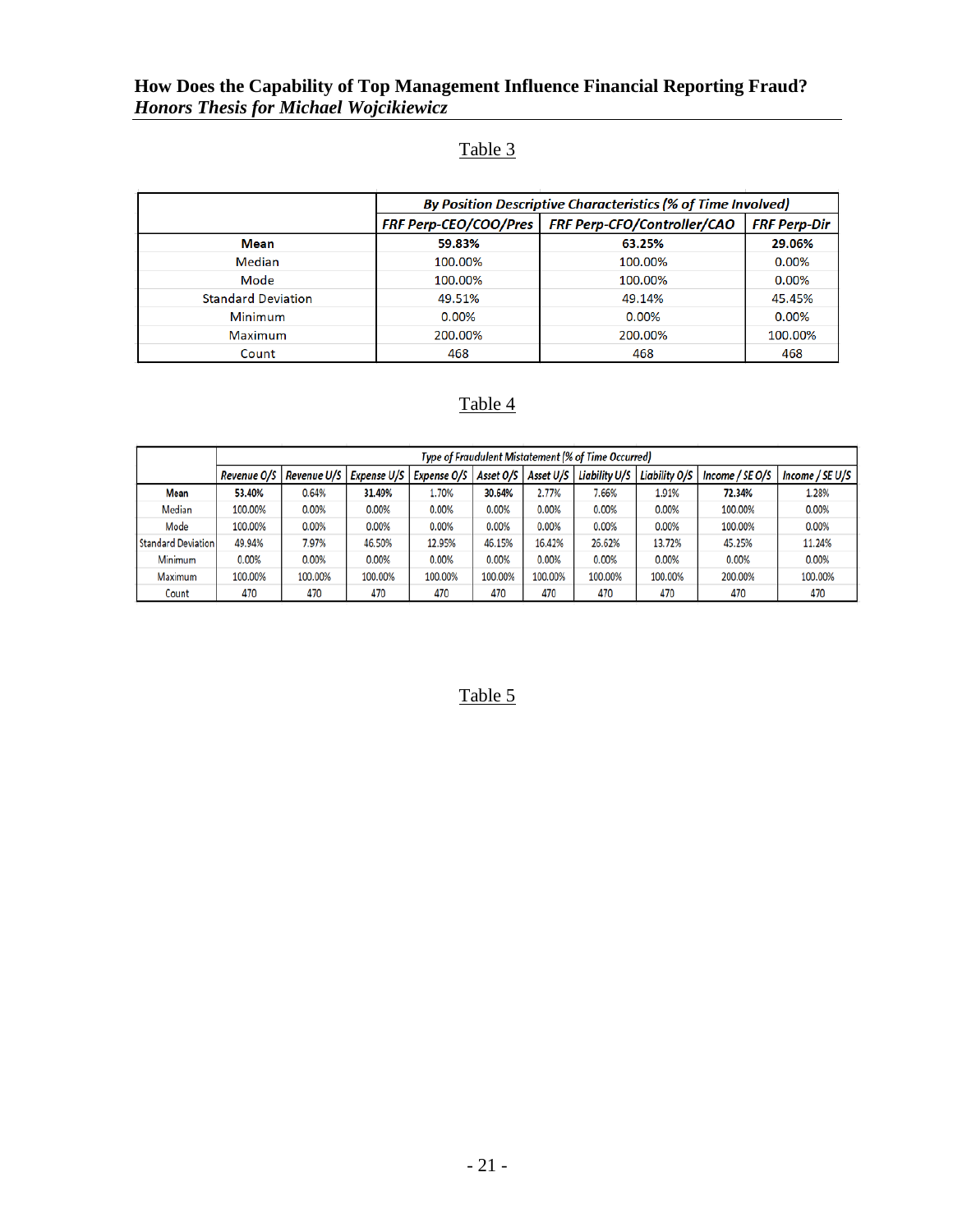## <span id="page-23-0"></span>Appendix B – Correlation Results (Source: Excel Analysis of ACFE Database)

|                             | <b>Correlation Analysis</b> |                                                     |                     |  |  |  |  |
|-----------------------------|-----------------------------|-----------------------------------------------------|---------------------|--|--|--|--|
|                             |                             | FRF Perp-CEO/COO/Pres   FRF Perp-CFO/Controller/CAO | <b>FRF Perp-Dir</b> |  |  |  |  |
| <b>Concealed From Audit</b> | 0.12                        | 0.22                                                | 0.15                |  |  |  |  |
| <b>Fraud Dollar Amount</b>  | 0.03                        | 0.00                                                | 0.08                |  |  |  |  |
| Time Period of Fraud        | 0.05                        | $-0.14$                                             | 0.02                |  |  |  |  |
| <b>Revenue O/S</b>          | 0.17                        | 0.22                                                | 0.16                |  |  |  |  |
| Revenue U/S                 | $-0.01$                     | $-0.03$                                             | $-0.05$             |  |  |  |  |
| <b>Expense U/S</b>          | 0.05                        | 0.16                                                | 0.03                |  |  |  |  |
| Expense O/S                 | $-0.03$                     | $-0.04$                                             | 0.01                |  |  |  |  |
| Asset O/S                   | 0.03                        | 0.07                                                | 0.09                |  |  |  |  |
| Asset U/S                   | $-0.10$                     | 0.02                                                | 0.01                |  |  |  |  |
| Liability U/S               | $-0.09$                     | 0.10                                                | 0.05                |  |  |  |  |
| Liability O/S               | 0.02                        | 0.10                                                | 0.06                |  |  |  |  |
| Income / SE O/S             | 0.07                        | 0.24                                                | 0.12                |  |  |  |  |
| Income / SE U/S             | 0.00                        | 0.09                                                | $-0.02$             |  |  |  |  |

## Table 1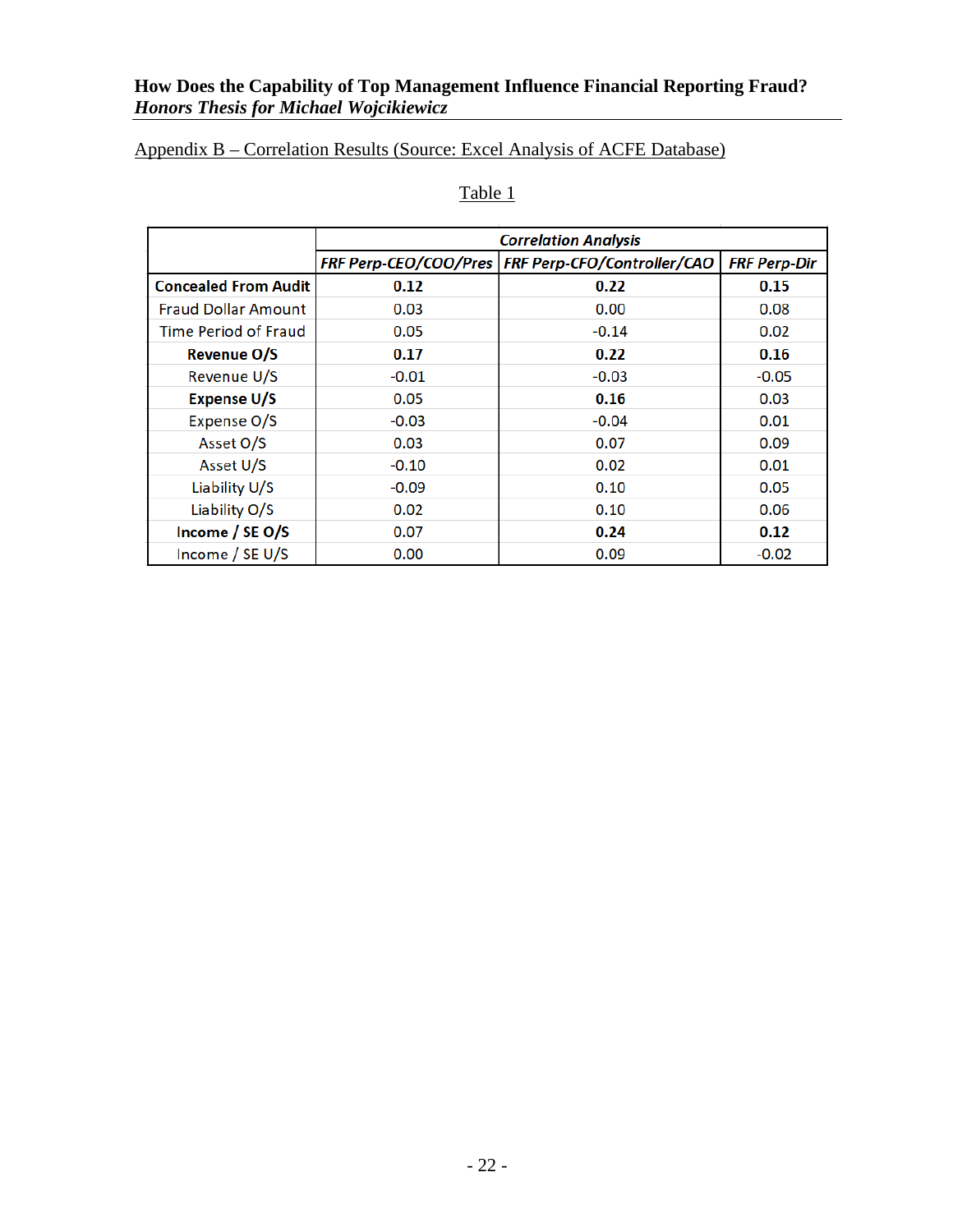<span id="page-24-0"></span>Appendix C – Regression Analysis Results (Source: Excel Analysis of ACFE Database)

Table 1

Regression Analysis - Concealed from Audit (Dependent Variable) and Position, Duration, Amount (Independent Variable)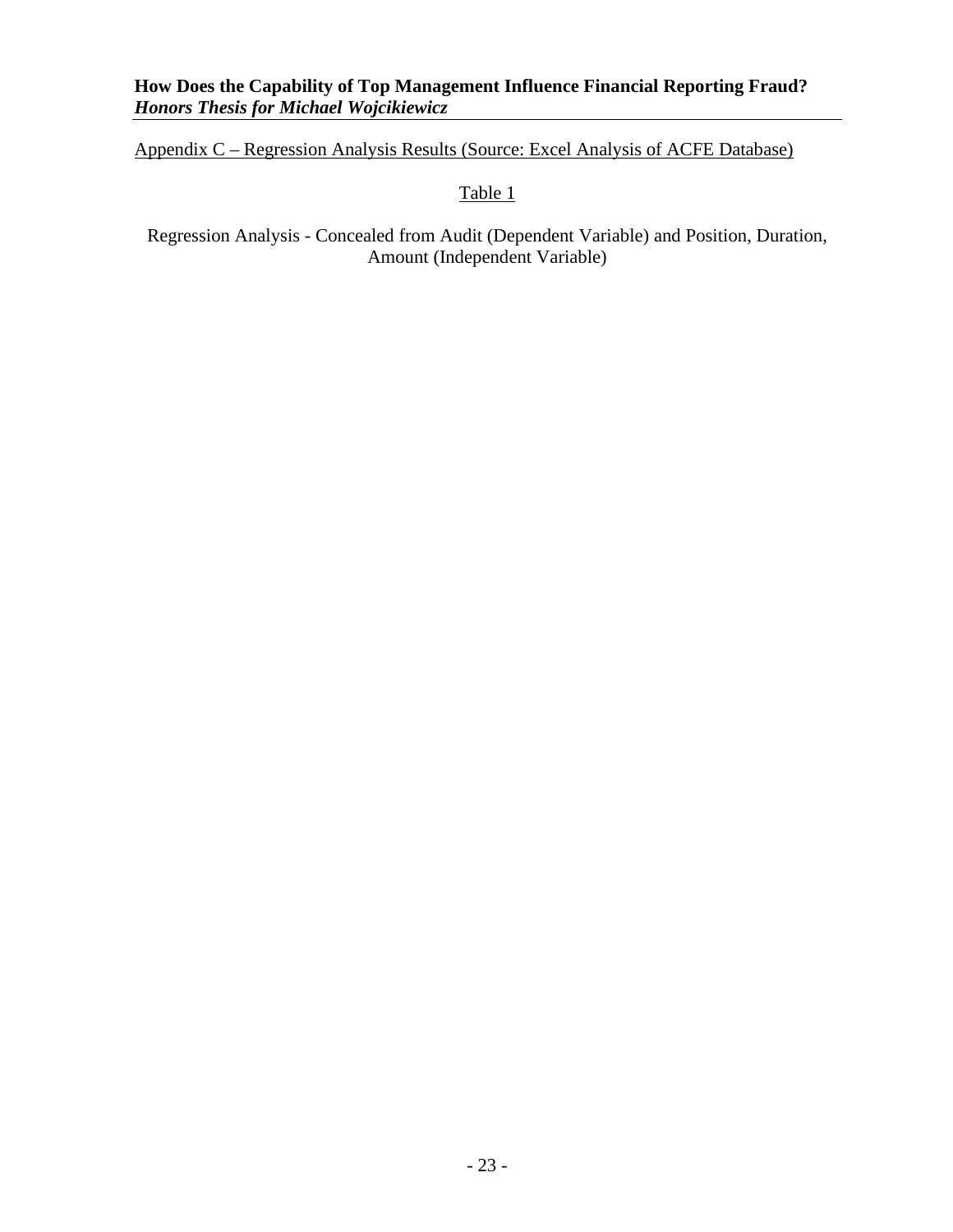#### Table 2

Regression Analysis – Dollar Amount (Dependent Variable) and Position, Duration, Type of Misstatement (Independent)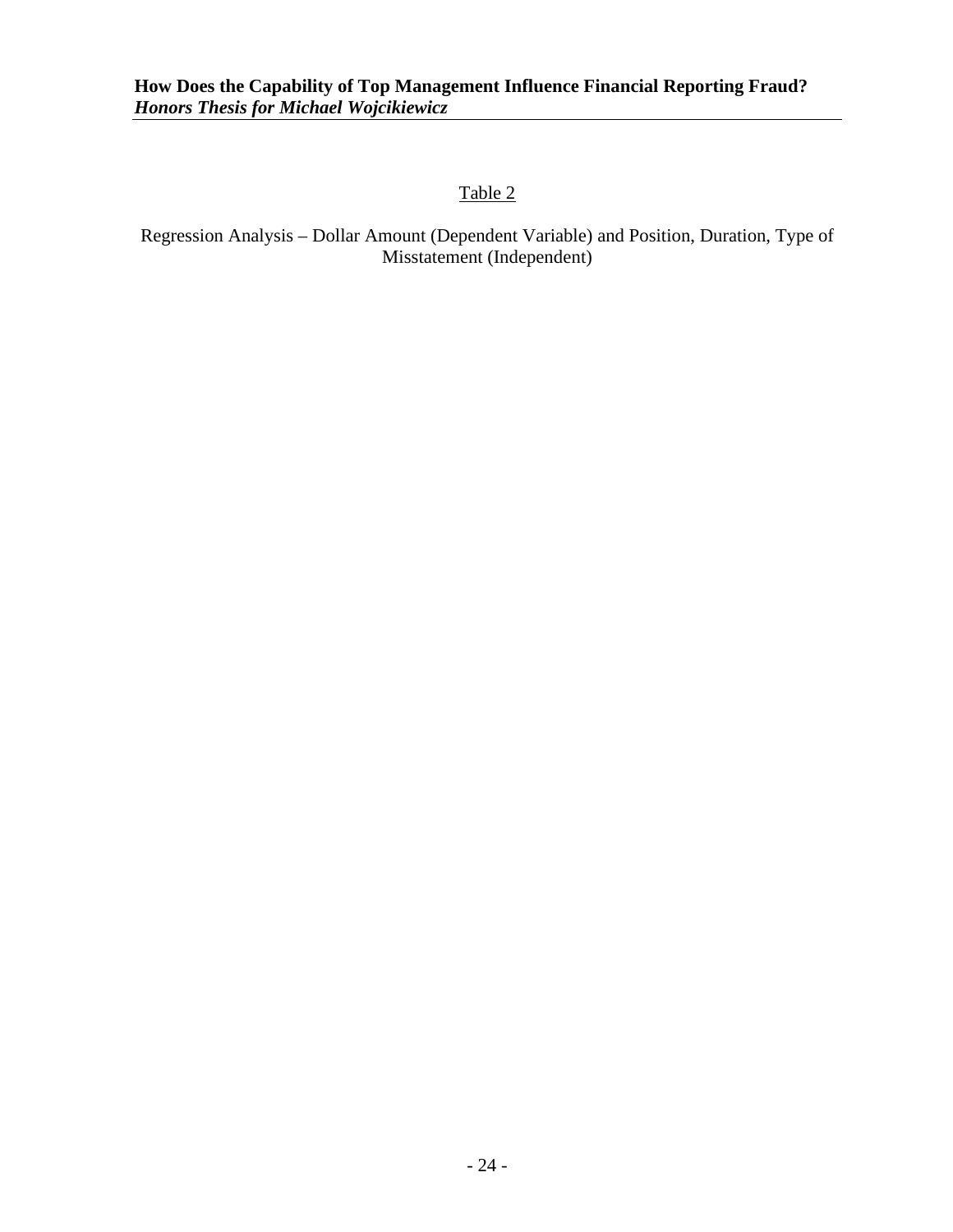#### Table 3

Amount (Dependent) and Position, Duration, Type of Misstatement (Independent) \*No Top or Bottom 15% Dollar Amount\*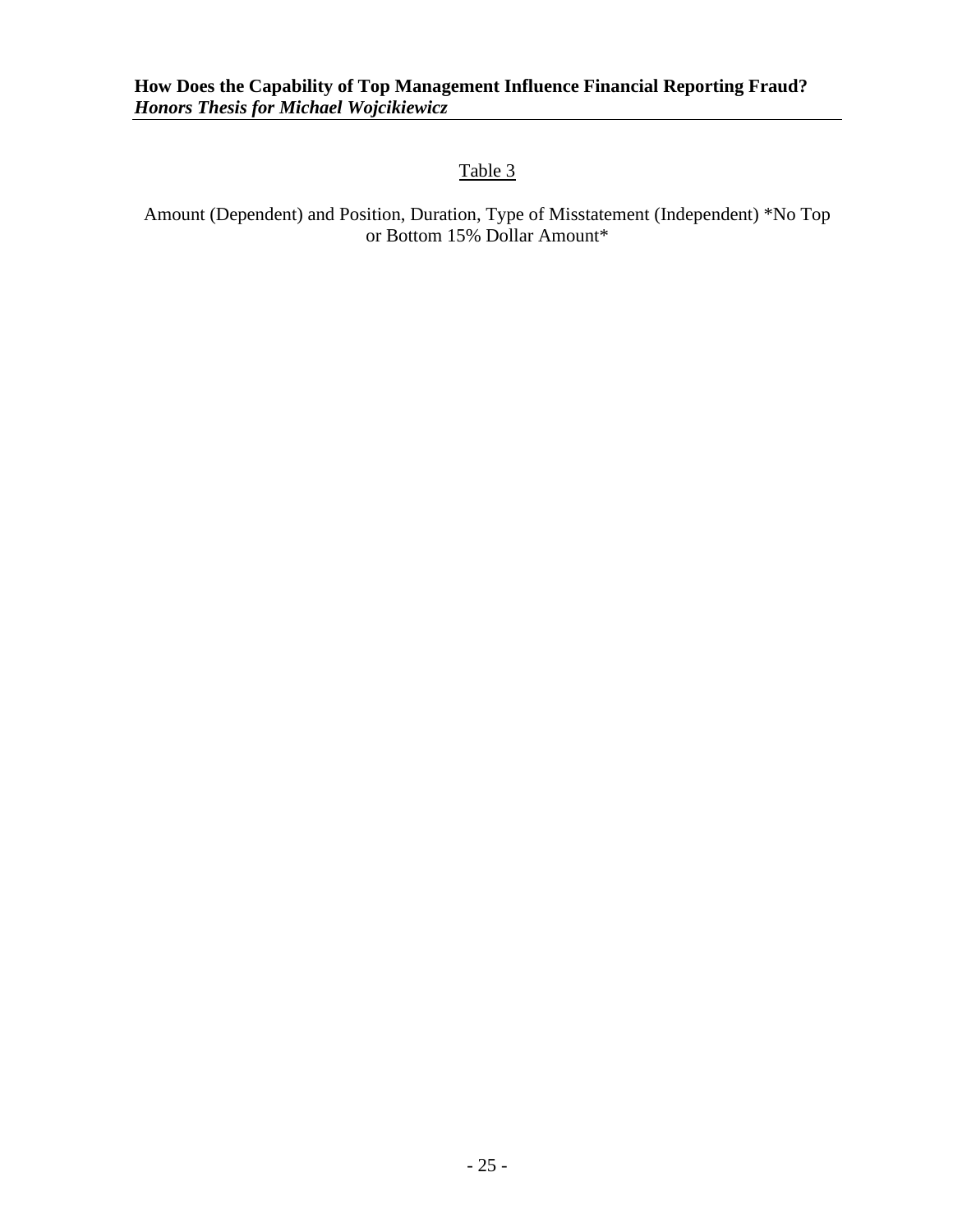#### <span id="page-27-0"></span>**REFERENCES**

- Asare, Kwadwo, and Michael Wojcikiewicz. "How Does the Capability of Top Management Influence Financial Reporting Fraud?" *Association of Certified Fraud Examiners Research Institute*, 2020.
- Bamber, L., Jiang, J., Wang, I., 2010. What's my style: The influence of top managers on voluntary corporate financial disclosure. *The Accounting Review* 85, 1131- 1162.
- Beasley, M. S., J. V. Carcello, and D. R. Hermanson. 1999. *Fraudulent Financial Reporting: 1987-1997 An Analysis of U.S. Public Companies*. New York: COSO.
- *Carcello, J.V., and D. R. Hermanson. 2008. Fraudulent Financial Reporting: How Do We Close the Knowledge Gap? Working paper, University of Tennessee.*
- Davidson, R., A. Dey, and A. Smith. 2010. Executives' "off-the-job" behavior, corporate culture, and financial reporting risk*. [Journal of Financial Economics](https://www.sciencedirect.com/science/journal/0304405X)*, Vol 117 (1):5- 28.
- Deloitte. 2007. *Ten Things about Financial Statement Fraud: A Review of SEC Enforcement Releases, 2000-2006*. Deloitte Forensic Center.
- Doyle, J., W. Ge, S. McVay. 2007. Determinants of weaknesses in internal control over financial reporting. *Journal of Accounting and Economics* 44, 193-223.
- Dyreng, S., Hanlon, M., Maydew, E., 2010. The effects of executives on corporate tax avoidance. *The Accounting Review* 85, 1163-1189.
- Erickson, M., Hanlon, M., Maydew, E., 2006. Is there a link between executive equity incentives and accounting fraud? *Journal of Accounting Research* 44, 113-143.
- Malmendier, U., Tate, G., 2008. Who makes acquisitions? CEO overconfidence and the market's reaction. *Journal of Financial Economics* 89, 20-43.
- Malmendier, U., Tate, G., 2009. Superstar CEOs. *Quarterly Journal of Economics* 124, 1593 1638.
- Papakroni, E. 2019. Occupational Fraud: Executive Compensation and Enforcements Against Auditors and Perpetrators. Graduate Theses, Dissertations, and Problem Reports, West Virginia University.
- Romney, Marshall B., and Paula John Steinbart. *Accounting Information Systems*. 14th ed., Person. 2018.